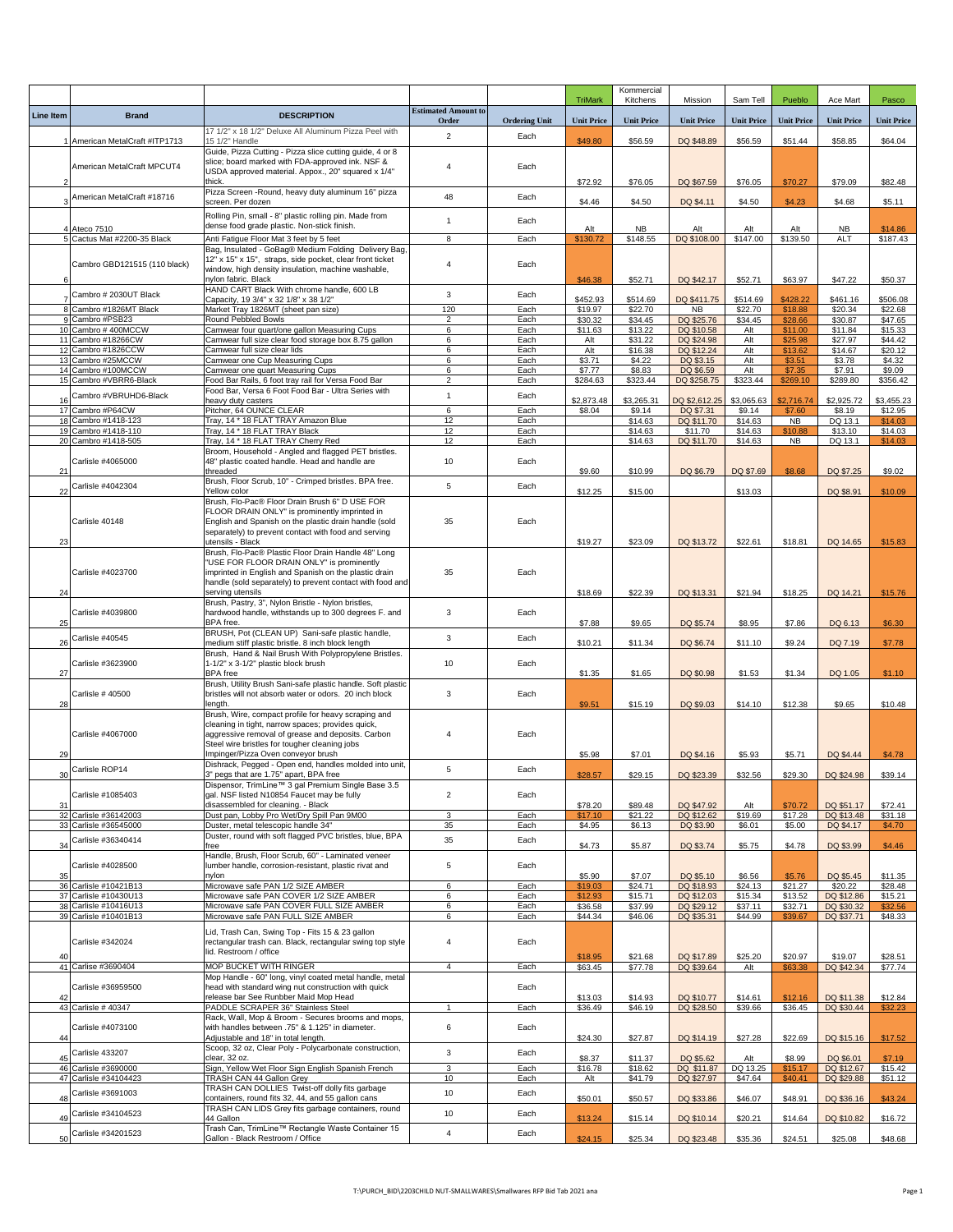|                  |                                                                    |                                                                                                                                                                                                                                                                                                                                                  |                                     |                      | <b>TriMark</b>    | Kommercial<br>Kitchens | Mission           | Sam Tell             | Pueblo              | Ace Mart             | Pasco                |
|------------------|--------------------------------------------------------------------|--------------------------------------------------------------------------------------------------------------------------------------------------------------------------------------------------------------------------------------------------------------------------------------------------------------------------------------------------|-------------------------------------|----------------------|-------------------|------------------------|-------------------|----------------------|---------------------|----------------------|----------------------|
| <b>Line Item</b> | <b>Brand</b>                                                       | <b>DESCRIPTION</b>                                                                                                                                                                                                                                                                                                                               | <b>Estimated Amount to</b><br>Order | <b>Ordering Unit</b> | <b>Unit Price</b> | <b>Unit Price</b>      | <b>Unit Price</b> | <b>Unit Price</b>    | <b>Unit Price</b>   | <b>Unit Price</b>    | <b>Unit Price</b>    |
| 51               | Carlise #4398992                                                   | Tray, Right-Hand Heavyweight 6-Compartment<br>Melamine Tray 10" x 14" FDA approved and NSF listed<br>a N43989 BPH free - Sandshade 12 per case                                                                                                                                                                                                   | 432                                 | Each                 | \$6.75            | \$11.12                | DQ \$6.08         | \$10.34              | <b>NB</b>           | DQ \$6.49            | \$7.45               |
| 52               | Carlisle TTS58003                                                  | Truck, Standard Duty Utility Tilt Truck 5/8 yard - 850 lbs .<br>Black                                                                                                                                                                                                                                                                            | $\mathbf{1}$                        | Each                 | \$633.40          | \$724.71               |                   | \$762.25             | \$572.81            | \$573.97             | \$809.97             |
|                  |                                                                    | Thermometer, HACCP Oven Thermometer can hang or                                                                                                                                                                                                                                                                                                  |                                     |                      |                   |                        | DQ \$537.44       |                      |                     |                      |                      |
| 53               | Cooper Adkins #24HP                                                | stand, features a HACCP reference dial and is NSF<br>certified. 100° to 600°F / 50° to 300°C<br>Temperature Accuracy ±25°F                                                                                                                                                                                                                       | 24                                  | Each                 | \$5.62            | \$6.39                 | DQ \$3.91         | Alt                  | TIE 5.62            | \$6.64               | \$6.76               |
| 54               | Cooper Adkins #25HP                                                | Thermometer, HACCP Professional<br>Refrigerator/Freezer thermometer hangs or stands. It<br>features a HACCP reference dial and is NSF certified. -<br>20° to 80°F / -29° to 27°C Temperature Accuracy ±2F° /<br>±1C°                                                                                                                             | 72                                  | Each                 | \$5.88            | \$6.39                 | DQ \$5.21         | Alt                  | \$5.62              | \$6.64               | \$6.76               |
| 55               | Cooper Adkins #DFP450W                                             | Thermometer, Digital - Waterproof, guarenteed<br>accurate for life, Accuracy: ±2F° / ±1C°, stores<br>max./min. temperatures, -40 degrees to 450 degrees F.<br>range., digital display Auto Shut-off After 10 Minutes of<br>Non-use, Used to Test Dishwasher Rinse Temperatures                                                                   | 6                                   | Each                 | \$28.73           | \$31.23                | DQ \$25.48        | Alt                  | \$27.48             | \$32.47              | \$29.98              |
| 56               | Cooper Adkins #26HP                                                | Thermometer, Hot Holding Cabinet Thermometer can<br>hang or stand, is NSF certified and features a HACCP<br>reference dial and HACCP guidelines. 100° to 175°F<br>(38° to 80°C)<br>Temperature Accuracy ±2°F                                                                                                                                     | 48                                  | Each                 | \$5.88            | \$6.39                 | DQ \$5.21         | \$6.39               | \$5.62              | \$6.64               | \$6.62               |
| 57               | Cooper Adkins #TM60                                                | Timer, TM60 Long-Ring Mechanical Timer features a 8-<br>second long ring. Choose from one-minute to one-hour<br>time settings on the easy to read dial. The accurate<br>spring wound movement and non-skid rubber feet allows<br>for easy one-handed operation. This attractive timer<br>features Cooper-Atkins new sturdy stainless steel case. | 35                                  | Each                 | \$13.09           | \$14.23                | DQ \$11.61        | Alt                  | \$12.52             | \$14.79              | \$14.73              |
| 58               | CRESCOR #100-1841DSD                                               | Cabinet, CRESCOR Non-Insulated Closed Transport<br>Super Duty Storage Cabinet Corrugated sidewalls<br>securely hold 40 18" x 26" pans on 1-1/2" centers<br>without tipping                                                                                                                                                                       | 3                                   | Each                 | \$1,839.07        | \$2,120.63             | \$1,855.40        | \$1,917.89           | \$1,684.20          | \$2,315.08           | \$2,191.31           |
| 59               | DEXTER-RUSSELL #14473                                              | Fork, COOK'S Heavy duty Super stainless steel with<br>White Sani-safe handle, 14 inch overall length.                                                                                                                                                                                                                                            | $\overline{2}$                      | Each                 | \$33.24           | \$41.97                | \$35.05           | \$37.77              | \$31.22             | \$35.66              | \$43.66              |
| 60               | DEXTER-RUSSELL #12433                                              | Kinfe, COOK'S KNIVES Sani-safe white handle,<br>stainless steel blade, 10 inch blade size.                                                                                                                                                                                                                                                       | 3                                   | Each                 | \$23.96           | \$29.63                | \$24.41           | Alt                  | \$24.04             | \$25.17              | \$32.57              |
| 61               | DEXTER-RUSSELL #13313                                              | Knife, BREAD - SERRATED 8 inch blade, high carbon<br>stainless steel blade                                                                                                                                                                                                                                                                       | 3                                   | Each                 | \$13.05           | \$15.84                | \$13.39           | Alt                  | \$12.91             | \$13.46              | \$17.85              |
| 62               | DEXTER-RUSSELL #13303                                              | Knife, Utility Scalloped 6 inch blade, high carbon<br>stainless steel blade                                                                                                                                                                                                                                                                      | 3                                   | Each                 | \$11.12           | \$13.72                | \$11.48           | \$12.35              | \$11.06             | \$11.66              | \$14.48              |
| 63               | DEXTER-RUSSELL #15173                                              | Knive, PARING KNIVES Sani-safe white handle,<br>stainless steel blade, 3-1/4 inch blade size                                                                                                                                                                                                                                                     | 6                                   | Each                 | \$6.14            | \$7.63                 | \$6.37            | Alt                  | TIE \$6.14          | \$6.48               | \$7.97               |
| 64               | DEXTER-RUSSELL #18013                                              | PIZZA CUTTER Sani-safe white plastic handle<br>Stainless Steel, 5 inch inch                                                                                                                                                                                                                                                                      | 4                                   | Each                 | \$19.56           | \$24.06                | \$20.32           | Alt                  | \$19.59             | \$20.44              | \$26.94              |
|                  | 65 EDLUND #39900                                                   | Knife, Rack with 12" Skirt and open back KR-99                                                                                                                                                                                                                                                                                                   | $\overline{2}$                      | Each                 | \$68.81           | \$86.88                | DQ \$65.93        | Alt                  | \$100.50            | \$70.06              | \$77.03              |
|                  | 66 EDLUND #BRV-160W 115V<br>67 EDLUND FDW AS037+PT142              | Scale, Elund Bravo 115V NFS submersable Scale<br>Blade Cart., Titan 1/2" Grid W/ Wash Guard & Pusher                                                                                                                                                                                                                                             | $\overline{4}$<br>1                 | Each<br>Each         | \$131.18          | \$165.63<br><b>NB</b>  | \$125.69          | \$149.06<br>\$241.88 | \$79.31<br>\$943.08 | \$133.56<br>\$216.72 | \$233.26<br>\$213.48 |
|                  | 68 EDLUND FDW AS045+WT006C                                         | Blade Cart., Titan 6-Slice Coring W/ Wash Guard & Pusher                                                                                                                                                                                                                                                                                         | $\mathbf{1}$                        | Each                 |                   | <b>NB</b>              |                   | \$275.63             | \$971.16            | \$246.96             | \$245.62             |
| 69               | EDLUND FDW AS039+WT006                                             | Blade Cart., Titan 6-Slice Wedger W/ Wash Guard & Pusher                                                                                                                                                                                                                                                                                         | $\mathbf{1}$                        | Each                 |                   | <b>NB</b>              |                   | \$275.63             | \$971.16            | \$246.96             | \$244.53             |
|                  | 70 EDLUND FDW-14S 29610                                            | Cutting Base, Titan Max-Cut, 1/4" slicer unit w/ suction cup<br>base                                                                                                                                                                                                                                                                             | $\mathbf{1}$                        | Each                 | \$1,102.37        | \$1,273.13             | DQ \$1,056.27     | \$1,252.69           | \$1,076.98          | \$1,172.81           | \$1,310.86           |
| 71 H             | lowa RotoTough Mobile 112 ice<br>merchandiser Blue 30" W 16" D 35' | Merchandiser for iced beverages, Iowa RotoTough<br>Mobile 112 ice merchandiser Blue 30" W 16" D 35" H<br>MHS, JH and El.                                                                                                                                                                                                                         | $\overline{2}$                      | Each                 | <b>NB</b>         | <b>NB</b>              | NB                | Alt                  | <b>NB</b>           | <b>NB</b>            | \$220.11             |
| 72               | Libman 46U289                                                      | Squeegee, Floor 24" Set - Blade to be 24" wide, made of<br>vulcanized rubber and is curved. Woden handle is 60"                                                                                                                                                                                                                                  | 3                                   | Each                 | Alt               | <b>NB</b>              | Alt               | Alt                  | <b>NB</b>           | <b>NB</b>            | \$34.69              |
| 73               | Occunomix 21ER36                                                   | Belt, Support Medium - Waist size 33" to 37" Economy<br>elastic support belt. 8" Spandex, adjustable two stage<br>hook and loop closure system. Removable elastic<br>suspenders with hook and loop tabs for safety. Machine<br>washable. Black.                                                                                                  | $\overline{1}$                      | Each                 | \$18.92           | <b>NB</b>              | \$19.09           | Alt                  | <b>NB</b>           | <b>NB</b>            | \$32.48              |
| 74               | Occunomix 21ER37                                                   | Belt, Support Large - Waist Size 38" to 42" Economy<br>elastic support belt, 8" Spandex, adiustable two stage<br>hook and loop closure system. Removable elastic<br>suspenders with hook and loop tabs for safety. Machine<br>washable. Black.                                                                                                   | $\mathbf{1}$                        | Each                 | \$18.92           | <b>NB</b>              | \$19.23           | Alt                  | <b>NB</b>           | <b>NB</b>            | \$31.33              |
| 75               | Occunomix 21ER38                                                   | Belt, Support X-Large - Waist Size 43" to 48" Economy<br>elastic support belt. 8" Spandex, adjustable two stage<br>hook and loop closure system. Removable elastic<br>suspenders with hook and loop tabs for safety. Machine<br>washable. Black.                                                                                                 | $\overline{1}$                      | Each                 | \$18.92           | <b>NB</b>              | \$19.37           | Alt                  | <b>NB</b>           | <b>NB</b>            | \$32.23              |
| 76               | Occunomix 21ER39                                                   | Belt, Support XX-Large - Waist Size 49" to 53" Economy<br>elastic support belt. 8" Spandex, adjustable two stage<br>hook and loop closure system. Removable elastic<br>suspenders with hook and loop tabs for safety. Machine<br>washable. Black.                                                                                                | $\overline{1}$                      | Each                 | \$18.92           | <b>NB</b>              | \$19.55           | <b>NB</b>            | <b>NB</b>           | <b>NB</b>            | \$34.68              |
| 77               | Occunomix 21ER40                                                   | Belt, Support XXX-Large - Waist Size 54" to<br>58"Economy elastic support belt. 8" Spandex, adjustable<br>two stage hook and loop closure system. Removable<br>elastic suspenders with hook and loop tabs for safety.<br>Machine washable. Black.                                                                                                | $\mathbf{1}$                        | Each                 | <b>NB</b>         | <b>NB</b>              | <b>NB</b>         | <b>NB</b>            | <b>NB</b>           | <b>NB</b>            | \$31.93              |
| 78               | Rubbermaid E136                                                    | Mop Head - Cotton, looped ends, universal headband,<br>16 oz.                                                                                                                                                                                                                                                                                    | 300                                 | Each                 | \$5.67            | \$6.44                 | \$5.89            | \$6.24               | <b>NB</b>           | DQ \$5.22            | Alt                  |
| 79               | Rubbermaid FG631000WHT                                             | 15" Toilet Bowl Brush, Plastic Handle, Polypropylene<br>Fill, White                                                                                                                                                                                                                                                                              | $\overline{2}$                      | Each                 | \$3.04            | \$3.45                 | DQ \$1.51         | \$3.35               | Alt                 | DQ \$1.48            | Alt                  |
| 80               | Rubbermaid FG631100WHT                                             | 5" Toilet Bowl Brush Holder for FG63100WHT Brush,<br>White                                                                                                                                                                                                                                                                                       | $\overline{2}$                      | Each                 | \$2.75            | \$3.13                 | DQ \$1.53         | \$3.03               | Alt                 | DQ \$1.51            | Alt                  |
| 81               | San Jamar S199000                                                  | Ice Scoop, Saf-T-Ice Ice Scoop Holder with 64-86 oz.<br>Ice Scoop. Two suction cups and hanging hardware are<br>included for mounting.                                                                                                                                                                                                           | $\mathbf{1}$                        | Each                 | \$70.09           | <b>NB</b>              | \$71.48           | \$87.30              | \$83.04             | \$77.97              | \$81.70              |
| 82               | San Jamar UHP77BK                                                  | UltiGrips 7"x7" Pot Holder - Neoprene-like gabric rinses<br>clean. Dishwasher safe. Heat protetion up to 500<br>degrees fahrenheit for 15 seconds.                                                                                                                                                                                               | 24                                  | Each                 | \$11.87           | \$17.40                | DQ \$10.54        | \$13.49              | \$12.02             | \$12.04              | \$12.63              |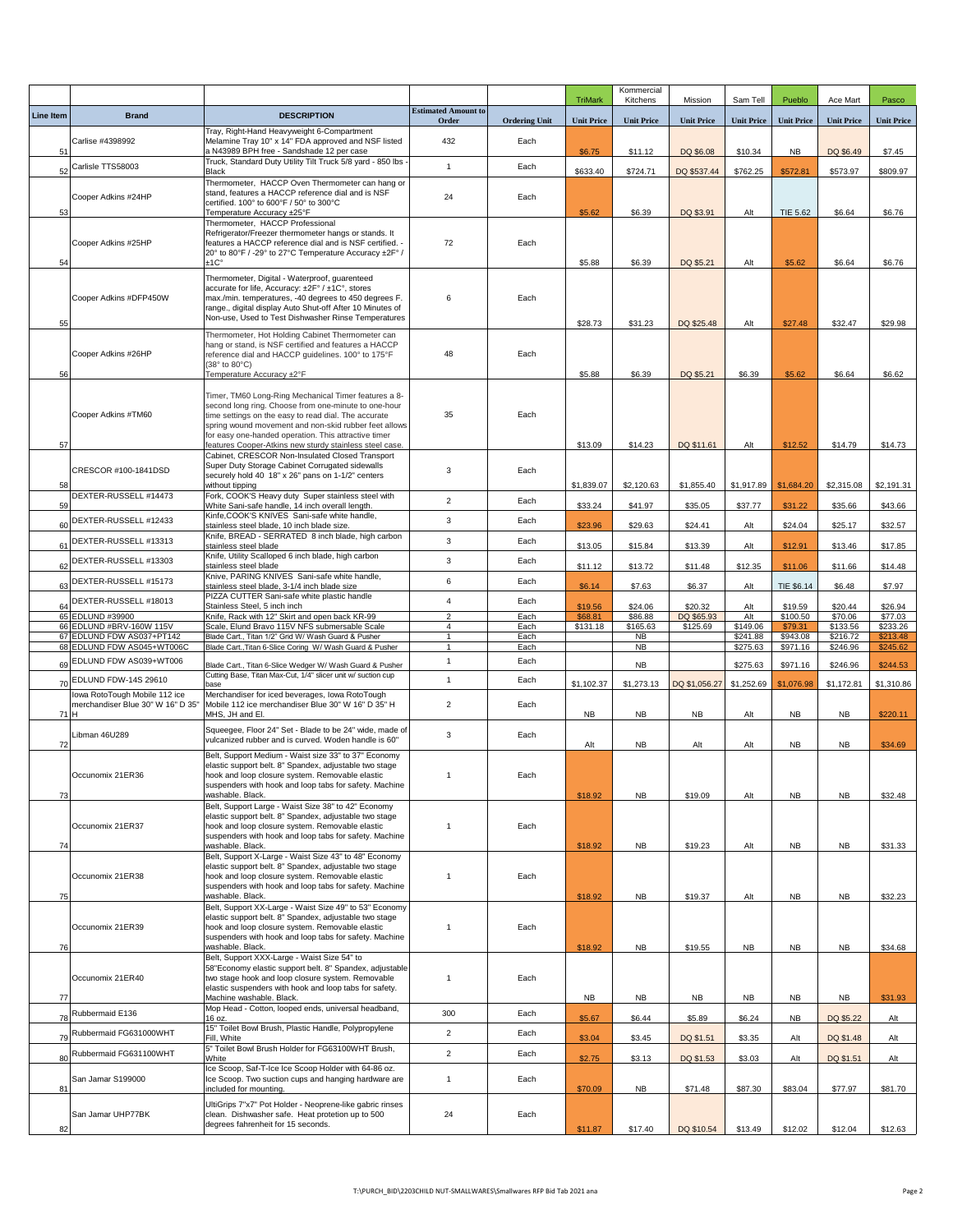|                  |                                           |                                                                                                                        |                                |                      | <b>TriMark</b>     | Kommercial<br>Kitchens | Mission                  | Sam Tell           | Pueblo                 | Ace Mart            | Pasco               |
|------------------|-------------------------------------------|------------------------------------------------------------------------------------------------------------------------|--------------------------------|----------------------|--------------------|------------------------|--------------------------|--------------------|------------------------|---------------------|---------------------|
| <b>Line Item</b> | <b>Brand</b>                              | <b>DESCRIPTION</b>                                                                                                     | <b>Estimated Amount to</b>     |                      |                    |                        |                          |                    |                        |                     |                     |
|                  |                                           | 17" UltiGrips Oven Mitts - non-slip, tectured neoprene                                                                 | Order                          | <b>Ordering Unit</b> | <b>Unit Price</b>  | <b>Unit Price</b>      | <b>Unit Price</b>        | <b>Unit Price</b>  | <b>Unit Price</b>      | <b>Unit Price</b>   | <b>Unit Price</b>   |
|                  | San Jamar UCMX17BK                        | material with Kevlar stitiching. Protects from<br>temperatrues -109 degrees to 500 degrees fahrenheit                  | $\overline{4}$                 | Each                 |                    |                        |                          |                    |                        |                     |                     |
| 83               |                                           | for 15 seconds. Dishwasher safe.                                                                                       |                                |                      | \$22.15            | \$33.57                | DQ \$20.50               | Alt                | \$23.34                | \$23.23             | \$23.82             |
|                  | 84 San Jamar SW1218SC<br>San Jamar THDG86 | NFS listed Sanitary Film and Foil Dispensers<br>Thermometer, Non-contact IR Forehead Thermometer,                      | $\overline{4}$<br>$\mathbf{1}$ | Each<br>Each         | \$74.70            | \$113.19               | DQ \$74.46               | \$87.72            | \$84.46                | \$78.35             | \$84.50             |
| 85               |                                           | White                                                                                                                  |                                |                      | <b>NB</b>          | <b>NB</b>              | DQ \$83.5                | Alt                | <b>NB</b>              | <b>NB</b>           | <b>NB</b>           |
|                  |                                           | Light, Emergency, Rechargeable - High impact ABS<br>thermoplastic housing, rubberized impact bumper, 6                 | $\overline{1}$                 |                      |                    |                        |                          |                    |                        |                     |                     |
|                  | Steamlight 5TZJ5                          | C4LED's, Zero maintenance, 6V/12AH sealed battery,<br>wall mountable, red/green LED's give battery status.             |                                | Each                 |                    |                        |                          |                    |                        |                     |                     |
| 86               | SUNKIST #S-03B (base unit                 | Blade Cup, 6 Wedge - 6 wedge blade cup. Dishwasher                                                                     |                                |                      | <b>NB</b>          | <b>NB</b>              | <b>NB</b>                | <b>NB</b>          | <b>NB</b>              | <b>NB</b>           | \$379.49            |
|                  | 87 removed, parts only)                   | safe                                                                                                                   | $\mathbf{1}$                   | Each                 | <b>NB</b>          | <b>NB</b>              | DQ \$39.95               | DQ \$36.25         | <b>NB</b>              | DQ \$37.70          | \$45.02             |
| 88               | SUNKIST #S-04B                            | Blade Cup, 6 Slice- 6 slice blade cup. Dishwasher safe                                                                 | $\mathbf{1}$                   | Each                 | \$46.00            | <b>NB</b>              | DQ \$43.6                | \$50.00            | <b>NB</b>              | \$52.00             | \$59.00             |
| 89               | SUNKIST #S-05B                            | Blade Cup, 4 Wedge- 4 wedge blade cup. Dishwasher<br>safe                                                              | $\mathbf{1}$                   | Each                 | \$33.35            | <b>NB</b>              | DQ \$32.16               | \$36.25            | <b>NB</b>              | \$37.70             | \$46.02             |
| 90               | SUNKIST #S-09                             | Blade Cup Plunger, Wedge - Wedge blade cup plunger.<br>Dishwasher safe                                                 | $\overline{1}$                 | Each                 | \$23.40            | <b>NB</b>              | DQ \$18.64               | DQ 20              | <b>NB</b>              | DQ \$20.80          | \$30.68             |
| 91               | SUNKIST #S-10                             | Blade Cup Plunger, Slicer - Slicer blade cup plunger.<br>Dishwasher safe                                               | $\mathbf{1}$                   | Each                 | \$18.40            | <b>NB</b>              | DQ \$17.31               | \$20.00            | <b>NB</b>              | \$20.80             | \$39.90             |
|                  | SUNKIST #S-29B                            | Blade Cup, 6 Wedge - 8 wedge blade cup. Dishwasher                                                                     | $\mathbf{1}$                   | Each                 |                    |                        |                          |                    |                        |                     |                     |
| 92               | 93 SUNKIST #S-30B                         | safe<br>Blade Cup, 3-IN-1 - 3-in-1 blade cup. Dishwasher safe                                                          | $\mathbf{1}$                   | Each                 | \$35.65<br>\$41.10 | <b>NB</b><br><b>NB</b> | DQ \$32.82<br>DQ \$38.00 | \$38.75<br>\$45.00 | <b>NB</b><br><b>NB</b> | \$40.30<br>\$46.80  | \$54.72<br>\$60.21  |
| 94               | SUNKIST #S-34                             | Blade Cup Set, Apple corer- Apple corer blade cup set.<br>Dishwasher safe                                              | $\mathbf{1}$                   | Each                 | \$80.50            | <b>NB</b>              | DQ \$73.99               | \$87.50            | <b>NB</b>              | \$91.00             | \$120.11            |
|                  |                                           | Hose, Rubber, For Hot Water - 50" long x 5/8" diameter,                                                                |                                |                      |                    |                        |                          |                    |                        |                     |                     |
| 95               | Swan 9MG34                                | 400 PSI, hot water up to 200 degrees F., red in color.                                                                 | 6                              | Each                 | \$45.35            | <b>NB</b>              | \$44.20                  | Alt                | \$79.03                | <b>NB</b>           | \$35.32             |
|                  | 96 Table Craft #15<br>97 Table Craft #481 | 16 inch pail opener<br>48oz dressing set maroon top                                                                    | $\mathbf{1}$<br>$\overline{2}$ | Each<br>Each         | \$27.73<br>\$99.06 | \$33.75<br><b>NB</b>   | DQ 27.36<br>\$145.21     | \$30.38<br>Alt     | \$32.04<br>\$159.64    | \$29.16<br>\$156.60 | \$30.86<br>\$180.25 |
|                  | 98 Table Craft #E5601                     | Firm grip straight peeler                                                                                              | 6                              | Each                 | \$4.11             | \$4.88                 | DQ 4.08                  | \$4.39             | \$5.03                 | \$4.21              | \$4.96              |
|                  |                                           | Forearm Guard, 14", Kevlar - Knit sleeve made with                                                                     |                                |                      |                    |                        |                          |                    |                        |                     |                     |
| 99               | Tucker Safety Products SK-18              | kevlar, dual ply construction, cut and heat resistant, 18"<br>long.                                                    | 12                             | Each                 | Alt                | <b>NB</b>              | <b>NB</b>                | Alt                | Alt                    | <b>NB</b>           |                     |
|                  |                                           | Cut Resistant Glove, Handguard, Med - 10 gauge                                                                         |                                |                      |                    |                        |                          |                    |                        |                     | \$4.15              |
|                  | Tucker Safety Products 134527-PB          | medium duty, made with fibers and stainless steel, cut                                                                 | 5                              | Each                 |                    |                        |                          |                    |                        |                     |                     |
| 100              |                                           | resistant, Medium.                                                                                                     |                                |                      | Alt                | <b>NB</b>              | Alt                      | Alt                | Alt                    | <b>NB</b>           | \$12.62             |
|                  | Vollrath #19196                           | Serving Line Well Adaptor Plate -Holds full or half sized<br>pans angled twords customers; 300 series stainless        | 16                             | Each                 |                    |                        |                          |                    |                        |                     |                     |
| 101              |                                           | steel construction, 6 degree slope back to front, holds<br>full size and fractional pans, 20 7/8" x 12 3/4" x 2 13/16" |                                |                      | \$88.36            | \$108.28               | DQ 86.63                 | \$108.28           | \$92.37                | \$93.56             | \$107.16            |
|                  |                                           |                                                                                                                        |                                |                      |                    |                        |                          |                    |                        |                     |                     |
|                  | Vollrath #19186                           | Serving Line Well Adaptor Plate -Holds Sheet Pans over<br>two hot wells; 300 series stainless steel construction       | 16                             | Each                 |                    |                        |                          |                    |                        |                     |                     |
| 102              |                                           | Clear palastic squeaze bottle, wide-mouth single-tip                                                                   |                                |                      | \$187.73           | \$230.06               | DQ 184.05                | \$230.06           | \$195.47               | \$198.77            | \$231.55            |
|                  | Vollrath 4916-13                          | squeeze dispenser 16 oz. w/ cap, Clear - Clear plastic                                                                 | 24                             | Each                 |                    |                        |                          |                    |                        |                     |                     |
| 103              |                                           | bottle and top made with polyethylene, 16 oz. capacity,<br>dishwasher safe.                                            |                                |                      | \$1.70             | \$2.08                 | DQ \$1.67                | Alt                | \$2.02                 | ALT                 | \$3.18              |
|                  | Vollrath #97202                           | Two shelf 900 lb capacity cart, Heavy Duty Stainless<br>Steel 2 shelf 900 LB capacity cart 23 by 35 (builder           | $\overline{4}$                 | Each                 |                    |                        |                          |                    |                        |                     |                     |
| 104              |                                           | provided=2)                                                                                                            |                                |                      | \$1,105.82         | \$1,355.18             | DQ \$1,084.14            | Alt                | \$1,195.50             | \$1,170.87          | \$1,433.24          |
|                  | 105 Vollrath #68350                       | Colander, Aluminum - all aluminum 16 qt capacity<br>COVER STEAM TABLE SLOTTED PAN - Super Pan V-                       | 1                              | Each                 | \$105.20           | \$128.93               | DQ \$103.14              | Alt                | \$112.29               | ALT                 | \$133.53            |
| 106              | Vollrath #75220                           | 1/2 size Stainless steel 10.5inch length, 12.75 inch<br>width.                                                         | 12                             | Each                 | \$13.54            | \$16.59                | DQ \$12.48               | Alt                | \$14.16                | \$14.34             | \$16.72             |
|                  |                                           | COVER, STEAM TABLE PAN - Super Pan V-2/4 "long"                                                                        |                                |                      |                    |                        |                          |                    |                        |                     |                     |
| 107              | Vollrath #94500                           | size Stainless steel -20 .75 inch length, 6 .375 inch<br>width.                                                        | 12                             | Each                 | \$20.61            | \$25.26                | DQ \$20.21               | Alt                | \$21.69                | \$21.82             | \$25.36             |
|                  | Vollrath #75210                           | COVER, STEAM TABLE SLOTTED PAN - Super Pan<br>V-FULL 1/1 Stainless steel - 21 inch length, 12.875                      | 12                             | Each                 |                    |                        |                          |                    |                        |                     |                     |
| 108              |                                           | inch width.                                                                                                            |                                |                      | \$28.18            | \$34.54                | DQ \$25.97               | Alt                | \$29.59                | \$29.84             | \$35.10             |
|                  | Vollrath #52100                           | CUTTING BOARD RACKS 18-8 stainless steel, Welded<br>construction,                                                      | $\overline{2}$                 | Each                 |                    |                        |                          |                    |                        |                     |                     |
| 109              |                                           | Holds up to six boards of 3/4" thickness<br>CUTTING BOARDS- MULTI COLORED SET Non-                                     |                                |                      | \$44.52            | \$54.56                | DQ \$43.65               | Alt                | \$47.42                | \$47.14             | \$56.32             |
|                  | Vollrath #5200311                         | absorbent, synthetic material, odorless, non-toxic. Easy                                                               | $\overline{2}$                 | Each                 |                    |                        |                          |                    |                        |                     |                     |
| 110              |                                           | to clean and surface, reversible, will not dull knives. 18<br>x 24 3/4" thickness                                      |                                |                      | \$268.47           | \$329.01               | DQ \$263.21              | Alt                | \$298.87               | \$284.26            | \$343.60            |
|                  | Vollrath #52669 (see Carlisle             | DISH RACKS Full sized open ended stainless steel-<br>reinforced channel to support plates, fast food trays, bun        |                                |                      |                    |                        |                          |                    |                        |                     |                     |
|                  | ROP14 for pegged food tray dish           | pans or steam table pans. Outside dimensions: 193/4" x                                                                 | 5                              | Each                 |                    |                        |                          |                    |                        |                     |                     |
| 111              | rack)                                     | 193/4" (pegged open end see carlise)                                                                                   |                                |                      | \$69.54            | <b>NB</b>              | <b>NB</b>                | <b>NB</b>          | <b>NB</b>              | <b>NB</b>           | \$42.68             |
|                  |                                           | Dishers, #10 Approx. servings per QT - Stainless steel                                                                 |                                |                      |                    |                        |                          |                    |                        |                     |                     |
|                  | Vollrath #47141                           | bowl and gear, one-piece handle, thumb operated,<br>handle color denotes size of bowl, #10 - Ivory handle.             | 8                              | Each                 |                    |                        |                          |                    |                        |                     |                     |
| 112              |                                           | Dishers, #12 Approx. servings per QT - Stainless steel                                                                 |                                |                      | \$9.50             | \$11.64                | DQ \$9.32                | Alt                | \$9.88                 | DQ \$9.05           | \$11.62             |
|                  | Vollrath #47142                           | bowl and gear, one-piece handle, thumb operated,                                                                       | 8                              | Each                 |                    |                        |                          |                    |                        |                     |                     |
| 113              |                                           | handle color denotes size of bowl, #12 - Green handle.                                                                 |                                |                      | \$9.50             | \$11.64                | DQ \$9.32                | Alt                | \$9.90                 | DQ \$9.05           | \$11.69             |
|                  | Vollrath #47143                           | Dishers, #16 Approx. servings per QT - Stainless steel<br>bowl and gear, one-piece handle, thumb operated,             | 8                              | Each                 |                    |                        |                          |                    |                        |                     |                     |
| 114              |                                           | handle color denotes size of owl, #16 - Dark blue<br>handle.                                                           |                                |                      | \$9.50             | \$11.64                | DQ \$9.32                | Alt                | \$9.86                 | DQ \$9.05           | \$11.59             |
|                  |                                           | Dishers, #30 Approx. servings per QT - Stainless steel                                                                 |                                |                      |                    |                        |                          |                    |                        |                     |                     |
|                  | Vollrath #47146                           | bowl and gear, one-piece handle, thumb operated,<br>handle color denotes size of bowl, #30 - black handle.             | 8                              | Each                 |                    |                        |                          |                    |                        |                     |                     |
| 115              |                                           | Dishers, #40 Approx. servings per QT - Stainless steel                                                                 |                                |                      | \$9.50             | \$11.64                | DQ \$9.32                | Alt                | \$9.86                 | DQ \$9.05           | \$11.59             |
|                  | Vollrath #47147                           | bowl and gear, one-piece handle, thumb operated,                                                                       | 8                              | Each                 |                    |                        |                          |                    |                        |                     |                     |
| 116              |                                           | handle color denotes size of bowl, #40 - purple/Orchid<br>handle.                                                      |                                |                      | \$9.50             | \$11.64                | DQ \$9.32                | Alt                | \$9.86                 | DQ \$9.05           | \$11.59             |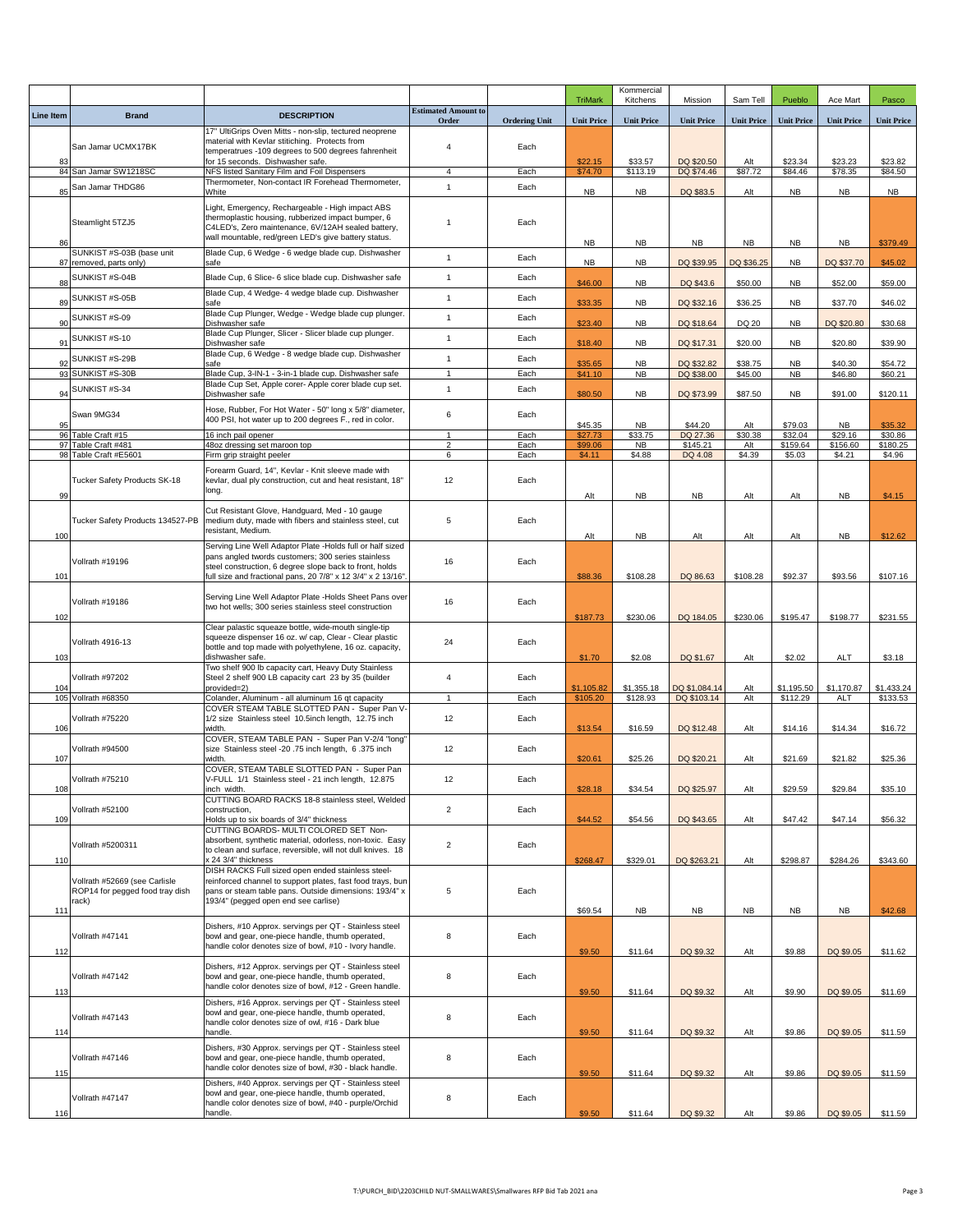|           |                   |                                                                                                                      |                            |                      | <b>TriMark</b>    | Kommercial<br>Kitchens | Mission           | Sam Tell          | Pueblo            | Ace Mart          | Pasco             |
|-----------|-------------------|----------------------------------------------------------------------------------------------------------------------|----------------------------|----------------------|-------------------|------------------------|-------------------|-------------------|-------------------|-------------------|-------------------|
| Line Item | <b>Brand</b>      | <b>DESCRIPTION</b>                                                                                                   | <b>Estimated Amount to</b> |                      |                   |                        |                   |                   |                   |                   |                   |
|           |                   | Dishers, #6 Approx. servings per QT - Stainless steel                                                                | Order                      | <b>Ordering Unit</b> | <b>Unit Price</b> | <b>Unit Price</b>      | <b>Unit Price</b> | <b>Unit Price</b> | <b>Unit Price</b> | <b>Unit Price</b> | <b>Unit Price</b> |
| 117       | Vollrath #47139   | bowl and gear, one-piece handle, thumb operated,<br>handle color denotes size of bowl, #6 - white handle             | 24                         | Each                 | \$9.50            | \$11.64                | DQ \$9.32         | Alt               | \$9.90            | \$10.06           | \$11.69           |
|           | Vollrath #47140   | Dishers, #8 Approx. servings per QT - Stainless steel<br>bowl and gear, one-piece handle, thumb operated,            | 24                         | Each                 |                   |                        |                   |                   |                   |                   |                   |
| 118       |                   | handle color denotes size of bowl, #8 - gray handle.<br>Ladle, 2 oz - Heavy gauge stainless steel handle and         |                            |                      | \$9.50            | \$11.64                | DQ \$9.32         | Alt               | \$9.90            | DQ \$9.05         | \$11.69           |
|           | VOLLRATH #4980230 | bowl, 1 piece construction, capacities stamped on each<br>ladle, all-natural antimicrobial in handle, color coded    | $\overline{4}$             | Each                 |                   |                        |                   |                   |                   |                   |                   |
| 119       |                   | handles safe up to 225 degree F., hooked handles for<br>storage, 9 7/8" long, blue handle, 2 oz.                     |                            |                      | \$13.91           | \$17.04                | DQ \$13.64        | \$17.04           | \$14.36           | \$14.73           | \$16.78           |
|           |                   | Ladle, 8 oz - Heavy gauge stainless steel handle and                                                                 |                            |                      |                   |                        |                   |                   |                   |                   |                   |
|           | VOLLRATH #4980865 | bowl, 1 piece construction, capacities stamped on each<br>ladle, all-natural antimicrobial in handle, color coded    | 4                          | Each                 |                   |                        |                   |                   |                   |                   |                   |
|           |                   | handles safe up to 225 degree F., hooked handles for<br>storage, 12 5/8" long, orange handle, 8 oz.                  |                            |                      |                   |                        |                   |                   |                   |                   |                   |
| 120       |                   | MEASURING CUP SETS 18-10 stainless steel. Easy                                                                       |                            |                      | \$19.14           | \$23.46                | DQ \$18.77        | \$23.46           | \$19.82           | \$20.27           | \$23.22           |
| 121       | Vollrath #47119   | to read measuring mark on outside. EACH SET<br>contains 4 cups 1/4, 1/3, 1/2, & 1 cup size                           | $\overline{c}$             | Each                 | \$19.50           | \$17.78                | \$16.72           | Alt               | \$15.08           | \$15.36           | \$17.74           |
|           | Vollrath #47118   | MEASURING SPOON SET 18-10 stainless steel.<br>Capacities U.S. standard 1/4, 1/2 and 1 teaspoon and 1                 | $\overline{c}$             | Each                 |                   |                        |                   |                   |                   |                   |                   |
| 122       |                   | tablespoon to EACH SET.<br>MIXING BOWLS 18/8 - Stainless steel - 4 quart. No                                         |                            |                      | \$4.77            | \$5.85                 | \$7.18            | Alt               | \$4.96            | \$5.05            | \$5.84            |
| 123       | Vollrath #69040   | Import                                                                                                               | 3                          | Each                 | \$14.87           | \$18.23                | \$16.25           | \$18.23           | \$15.75           | \$15.75           | \$18.45           |
|           | Vollrath #9002P   | PANS, Aluminum Bun - Full Size Perforated, 18 gauge<br>Impact-resistant, Sized to fit standard baker's racks,        | 36                         | Each                 |                   |                        |                   |                   |                   |                   |                   |
| 124       |                   | Closed bead with wire bead, 253/4 x 173/4 x 1                                                                        |                            |                      | Alt               | \$21.01                | DQ \$18.41        | Alt               | \$20.07           | DQ \$11.24        | \$24.22           |
|           | Vollrath #5315    | Pans, Aluminum Bun - Full Size. 12 gauge Impact-<br>resistant 3000 aluminum, Sized to fit standard baker's           | 120                        | Each                 |                   |                        |                   |                   |                   |                   |                   |
| 125       |                   | racks, Open bead, NSF Certified 253/4 x 173/4 x 1<br>PANS, Aluminum Bun - One-Half Size. 13 gauge Impact-            |                            |                      | Alt               | \$36.84                | DQ \$29.48        | Alt               | \$32.09           | DQ \$31.83        | \$38.66           |
| 126       | Vollrath #5314    | resistant 3000 aluminum, Open bead NSF Certified<br>127/8 x 173/4 x 1                                                | 24                         | Each                 | Alt               | \$22.28                | DQ \$17.82        | Alt               | \$19.21           | \$19.25           | \$22.92           |
|           | Vollrath #30043   | PANS, PERFERATED STEAM TABLE -Super Pan V<br>22 Gauge- FULL 1/1 Stainless steel. 20.75 inch length,                  | 12                         | Each                 |                   |                        |                   |                   |                   |                   |                   |
| 127       |                   | 12.75 inch width, 4 inch depth.<br>PANS, STEAM TABLE -Heavy Duty Super Pan 20                                        |                            |                      | \$45.12           | \$55.29                | DQ \$41.58        | Alt               | \$47.95           | \$47.77           | \$56.24           |
| 128       | Vollrath #30020   | Gauge- FULL 1/1 Stainless steel. 20.875 inch length,<br>12.75 inch width, 2.5 inch depth.                            | 54                         | Each                 | \$34.38           | \$42.13                | \$74.90           | Alt               | \$36.59           | \$36.40           | \$44.11           |
|           |                   | PANS, STEAM TABLE -Heavy Duty Super Pan 20                                                                           |                            |                      |                   |                        |                   |                   |                   |                   |                   |
| 129       | Vollrath #30240   | Gauge- 1/2 size Stainless steel . 12.625 inch length,<br>10.3125inch width, 4 inch depth.                            | 48                         | Each                 | \$30.84           | \$37.80                | \$67.20           | Alt               | \$32.49           | \$32.66           | \$38.76           |
|           | Vollrath #30220   | PANS, STEAM TABLE -Heavy Duty Super Pan 20<br>Gauge- 1/2 size Stainless steel . 12.625 inch length,                  | 48                         | Each                 |                   |                        |                   |                   |                   |                   |                   |
| 130       |                   | 10.3125 inch width, 2.5 inch depth.<br>PANS, STEAM TABLE -Super Pan 3 - 22 Gauge-                                    |                            |                      | \$21.80           | \$26.72                | \$47.50           | Alt               | \$23.13           | \$23.09           | \$27.78           |
| 131       | Vollrath #90002   | FULL Stainless steel . 20.875 inch length, 12.75 inch<br>width, tray depth.                                          | 48                         | Each                 | \$20.47           | \$25.09                | \$44.60           | \$25.09           | \$22.25           | \$21.68           | \$26.32           |
|           | Vollrath #30040   | PANS, STEAM TABLE -Heavy Duty Super Pan 20<br>Gauge- FULL 1/1 Stainless steel. 20.875 inch length,                   | 60                         | Each                 |                   |                        |                   |                   |                   |                   |                   |
| 132       |                   | 12.75 inch width, 4 inch depth.<br>PANS, STEAM TABLE -Heavy Duty Super Pan 20                                        |                            |                      | \$46.27           | \$56.70                | \$100.80          | Alt               | \$49.11           | \$48.99           | \$59.02           |
| 133       | Vollrath #S20062  | Gauge- 2/4 "long size Stainless steel . 20 1/4 inch<br>length, 6.375 inch width, 2.5 inch depth.                     | 48                         | Each                 | \$42.32           | \$51.86                | DQ \$41.49        | Alt               | \$44.18           | \$44.81           | \$51.45           |
|           | Vollrath #S20064  | PANS, STEAM TABLE -Heavy Duty Super Pan 20<br>Gauge- 2/4 "long size Stainless steel. 20.875 inch                     | 48                         | Each                 |                   |                        |                   |                   |                   |                   |                   |
| 134       |                   | length, 6.375 inch width, 4 inch depth.<br>Pots, 12 QT/3 Gallon Heavy Duty Aluminum Sauce                            |                            |                      | \$55.68           | \$68.23                | DQ \$54.59        | Alt               | \$57.80           | \$58.95           | \$67.94           |
|           |                   | Pots - Heavy gauge impact resistant 3004 aluminum,                                                                   |                            |                      |                   |                        |                   |                   |                   |                   |                   |
|           | Vollrath #68413   | double-thick bottom heats evenly and eliminates hot<br>spots, smooth surface for easy cleaning, 2 Gauge - 1/4"       | $\mathbf{1}$               | Each                 |                   |                        |                   |                   |                   |                   |                   |
| 135       |                   | (.63 cm) thick, solid welded aluminum handles for<br>durability and easy interior cleaning 3 GALLON                  |                            |                      | \$96.71           | \$118.52               | \$99.82           | Alt               | \$109.74          | \$102.40          | \$122.13          |
|           |                   | Pots, 20-quart/5 Gallon Wear-Ever® Classic Select®<br>heavy-duty aluminum stockpot - Made in the USA                 |                            |                      |                   |                        |                   |                   |                   |                   |                   |
|           | Vollrath #68620   | Heavy-gauge, impact-resistant 3004-Series aluminum,<br>Welded handles, lifetime limited warranty, double-thick       | $\overline{1}$             | Each                 |                   |                        |                   |                   |                   |                   |                   |
|           |                   | bottom heats evenly and eliminates hot spots, 20-quart<br>capacity, NSF-certified, tall, narrow shape is perfect for |                            |                      |                   |                        |                   |                   |                   |                   |                   |
| 136       |                   | stocks, soups, liquids and more<br>Pots, 4.5 QT Heavy-Duty Aluminum Straight Sided                                   |                            |                      | \$118.05          | \$144.68               | \$120.74          | Alt               | \$135.47          | DQ \$117.50       | \$150.22          |
|           |                   | Sauce Pans - 6 gauge TriVent® handle has a unique<br>ergonomic design that reduces stress and fatigue. The           |                            |                      |                   |                        |                   |                   |                   |                   |                   |
|           | Vollrath #69444   | vented handle design reduces heat transfer from pan to<br>handle, maximizing operator comfort, TriVent® silicone     | $\mathbf{1}$               | Each                 |                   |                        |                   |                   |                   |                   |                   |
|           |                   | handles are rated at 450°F (232°C) for stovetop or oven<br>use, heavy gauge impact resistant 3004 aluminum,          |                            |                      |                   |                        |                   |                   |                   |                   |                   |
|           |                   | double-thick bottom heats evenly and eliminates hot<br>spots.                                                        |                            |                      |                   |                        |                   |                   |                   |                   |                   |
| 137       | Vollrath #97241   | SILV-A-TAINER Stainless steel, 6 cylinder 147/8 x                                                                    | $\overline{2}$             | Each                 | \$62.88           | \$77.06                | \$66.65           | Alt               | \$69.84           | \$66.58           | \$78.28           |
| 138       | Vollrath #99710   | 111/2 x 81/2 (PLASTIC UTENSIL HOLDER)<br>SILV-A-TAINER CYLINDERS Stainless steel 33/4 55/8                           | 12                         | Each                 | \$75.69           | \$92.76                | \$179.27          | Alt               | \$81.42           | \$80.14           | \$95.04           |
| 139       |                   | 315/16 (PLASTIC UTENSIL HOLDER)<br>SPATULA, 10-inch high-temperature silicone - Silicone                             |                            |                      | \$17.86           | \$21.88                | NB                | Alt               | \$18.65           | \$18.91           | \$21.63           |
|           |                   | blade is contoured, flexible and durable, nylon handle,<br>both handle and blade are heat-resistant up to 500°F,     |                            |                      |                   |                        |                   |                   |                   |                   |                   |
|           | Vollrath #52010   | handle and blade are molded together to prevent<br>unsanitary food traps                                             | 6                          | Each                 |                   |                        |                   |                   |                   |                   |                   |
|           |                   | rubber nubs prevent the blade from touching the counter<br>to maintain sanitation                                    |                            |                      |                   |                        |                   |                   |                   |                   |                   |
| 140       |                   | NSF-certified                                                                                                        |                            |                      | \$7.57            | \$9.28                 | DQ \$7.43         | Alt               | \$8.11            | \$8.02            | \$9.21            |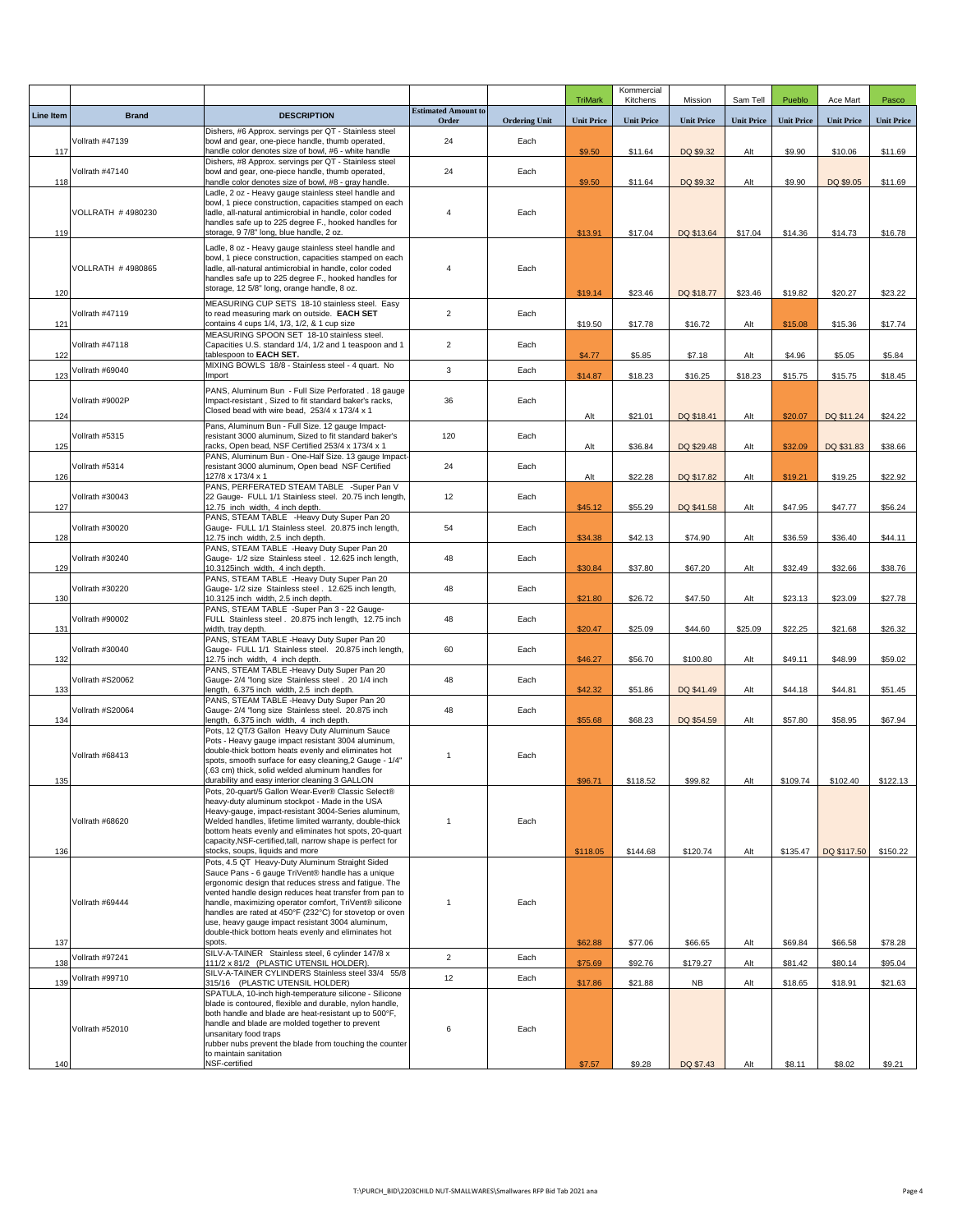|                  |                         |                                                                                                                                                                                                                                                                                                                                                               |                                     |                        | <b>TriMark</b>    | Kommercial<br>Kitchens | Mission                 | Sam Tell          | Pueblo             | Ace Mart           | Pasco              |
|------------------|-------------------------|---------------------------------------------------------------------------------------------------------------------------------------------------------------------------------------------------------------------------------------------------------------------------------------------------------------------------------------------------------------|-------------------------------------|------------------------|-------------------|------------------------|-------------------------|-------------------|--------------------|--------------------|--------------------|
| <b>Line Item</b> | <b>Brand</b>            | <b>DESCRIPTION</b>                                                                                                                                                                                                                                                                                                                                            | <b>Estimated Amount to</b><br>Order | <b>Ordering Unit</b>   | <b>Unit Price</b> | <b>Unit Price</b>      | <b>Unit Price</b>       | <b>Unit Price</b> | <b>Unit Price</b>  | <b>Unit Price</b>  | <b>Unit Price</b>  |
| 141              | Vollrath #52023         | SPATULA, 13.5-inch high-temperature silicone -<br>Silicone blade is contoured, flexible and durable, nylon<br>handle, both handle and blade are heat-resistant up to<br>500°F, handle and blade are molded together to prevent<br>unsanitary food traps<br>rubber nubs prevent the blade from touching the counter<br>to maintain sanitation<br>NSF-certified | 6                                   | Each                   | \$9.91            | \$12.15                | DQ \$9.72               | Alt               | \$10.74            | \$10.50            | \$12.13            |
| 142              | Vollrath #52026         | SPATULA, 16-inch high-temperature silicone - Silicone<br>blade is contoured, flexible and durable, nylon handle,<br>both handle and blade are heat-resistant up to 500°F,<br>handle and blade are molded together to prevent<br>unsanitary food traps<br>rubber nubs prevent the blade from touching the counter<br>to maintain sanitation<br>NSF-certified   | 6                                   | Each                   | \$12.90           | \$15.81                | DQ \$12.65              | Alt               | \$13.84            | \$13.66            | \$15.69            |
| 143              | Vollrath #6433120 Solid | Spoodle, 1 oz Solid - Stainless steel one piece handle<br>and bowl construction, capacities stamped on unit,<br>textured handle resistant up to 450 degrees F., color<br>coded handle based on size, black colored handle                                                                                                                                     | 8                                   | Each                   | \$9.09            | \$11.14                | \$13.91                 | Alt               | \$9.52             | \$9.62             | \$11.03            |
| 144              | Vollrath #6432230 Perf. | Spoodle, 2 oz Perf. - Stainless steel one piece handle<br>and bowl construction, capacities stamped on unit,<br>textured handle resistant up to 450 degrees F., color<br>coded handle based on size, perforated, blue colored<br>handle                                                                                                                       | 16                                  | Each                   | \$9.23            | \$11.31                | \$9.36                  | Alt               | \$9.69             | \$9.77             | \$11.23            |
| 145              | Vollrath #6433230 Solid | Spoodle, 2 oz Solid - Stainless steel one piece handle<br>and bowl construction, capacities stamped on unit,<br>textured handle resistant up to 450 degrees F., color<br>coded handle based on size, blue colored handle                                                                                                                                      | 16                                  | Each                   | \$9.23            | \$11.31                | \$9.36                  | Alt               | \$9.69             | \$9.77             | \$11.23            |
| 146              | Vollrath #6432445 Perf  | Spoodle, 4 oz Perf. - Stainless steel one piece handle<br>and bowl construction, capacities stamped on unit,<br>textured handle resistant up to 450 degrees F., color<br>coded handle based on size, grey colored handle                                                                                                                                      | 16                                  | Each                   | \$9.50            | \$11.64                | \$9.63                  | Alt               | \$10.03            | \$10.06            | \$11.63            |
| 147              | Vollrath #6433445 Solid | Spoodle, 4 oz Solid - Stainless steel one piece handle<br>and bowl construction, capacities stamped on unit,<br>textured handle resistant up to 450 degrees F., color<br>coded handle based on size, grey colored handle                                                                                                                                      | 16                                  | Each                   | \$9.50            | \$11.64                | <b>NB</b>               | Alt               | \$10.02            | \$10.06            | \$11.63            |
| 148              | Vollrath #6432865 Perf  | Spoodle, 8 oz Perf - Stainless steel one piece handle<br>and bowl construction, capacities stamped on unit,<br>textured handle resistant up to 450 degrees F., color<br>coded handle based on size, Orange colored handle                                                                                                                                     | 16                                  | Each                   | \$10.14           | \$12.43                | \$10.26                 | Alt               | \$10.71            | \$10.74            | \$12.43            |
| 149              | Vollrath #6433865 Solid | Spoodle, 8 oz Solid. - Stainless steel one piece handle<br>and bowl construction, capacities stamped on unit,<br>textured handle resistant up to 450 degrees F., color<br>coded handle based on size, Orange colored handle                                                                                                                                   | 16                                  | Each                   | \$10.14           | \$12.43                | \$10.26                 | Alt               | \$10.75            | \$10.74            | \$12.47            |
|                  | 150 Vollrath #64406     | SPOON, Heavy Duty Stainless Steel Basting                                                                                                                                                                                                                                                                                                                     | 6                                   | Each                   | Alt               | \$11.81                | \$10.28                 | Alt               | \$10.05            | \$10.21            | \$11.86            |
| 151              | Vollrath #1401          | Tomato King Scooper stainless steel construction<br>(standard pack -2 per card)                                                                                                                                                                                                                                                                               | $\overline{4}$                      | Each                   | \$3.67            | \$4.50                 | \$4.85                  | \$4.50            | \$3.79             | \$3.89             | \$4.43             |
| 152              | Vollrath #4781222       | Tongs, Heavy-gauge stainless steel, functional up to<br>350°F, Nylon end is heat-resistant up to 450°F, Kool-<br>Touch handle is color-safe up to 225°F, Insulated handle<br>coating is permanently bonded to the tongs and<br>promises a cool grip, One-piece design NSF-certified,<br>Made in the USA 12 inch.                                              | 24                                  | Each                   | \$10.88           | \$13.33                | DQ \$10.67              | \$13.33           | \$11.25            | \$11.52            | \$13.17            |
| 153              | Vollrath #4780922       | Tongs, Heavy-gauge stainless steel, functional up to<br>350°F, Nylon end is heat-resistant up to 450°F, Kool-<br>Touch handle is color-safe up to 225°F, Insulated handle<br>coating is permanently bonded to the tongs and<br>promises a cool grip, One-piece design NSF-certified,<br>Made in the USA 9 1/2 inch.                                           | 24                                  | Each                   |                   |                        |                         |                   | \$11.26            | \$11.52            |                    |
| 154              | Vollrath #48082         | TURNER Perferated. Flexible satin finish blade with<br>riveted wood handle<br>Blade: 73/4" L. x 3" W.                                                                                                                                                                                                                                                         | 3                                   | Each                   | \$10.88<br>\$8.22 | \$13.33<br>\$10.07     | DQ \$10.67<br>DQ \$8.06 | \$13.33<br>Alt    | \$8.75             | \$8.70             | \$13.07<br>\$10.17 |
| 155              | Vollrath #47002         | Whip, Piano 10" - Stainless steel wires and nylon handle<br>that is heat resistant to 475 degrees F., handle is<br>completely sealed and heat-resistant up to 475°F, center<br>reinforcement wire, 10" long, piano style wires, NSF-<br>certified                                                                                                             | 3                                   | Each                   | \$8.26            | \$10.13                | <b>NB</b>               | \$10.13           | \$8.56             | \$8.75             | \$10.06            |
| 156              | Vollrath #47004         | Whip, Piano 14" - Stainless steel wires and nylon handle<br>that is heat resistant to 475 degrees F., handle is<br>completely sealed and heat-resistant up to 475°F, center<br>reinforcement wire, 14" long, piano style wires, NSF-<br>certified                                                                                                             | $\mathbf 3$                         | Each                   | \$10.24           | \$12.54                | <b>NB</b>               | \$12.54           | \$10.62            | \$10.84            | \$12.47            |
| 157              | Vollrath #47005         | Whip, Piano 16" - Stainless steel wires and nylon handle<br>that is heat resistant to 475 degrees F., handle is<br>completely sealed and heat-resistant up to 475°F, center<br>reinforcement wire, 16" long, piano style wires, NSF-<br>certified                                                                                                             | $\mathbf{3}$                        | Each                   | \$10.97           | \$13.44                | <b>NB</b>               | \$13.44           | \$11.40            | \$11.62            | \$13.40            |
| 158              | Waring WSB50            | Blender, Immersion - 12" heavy duty immersion blender,<br>1 HP motor, 750 W variable speed motor, continuous<br>ON feature.                                                                                                                                                                                                                                   | $\mathbf{1}$                        | Each                   | \$464.61          | \$505.01               | DQ \$354.03             | \$479.76          | \$456.43           | DQ \$421.79        | \$484.58           |
| 159              | Waring MX1050XTX        | Blender, 64 oz. Capacity- 64 oz. copolyester container,<br>3.5 hp motor (30,000 rpm), easy to clean electronic<br>keypad, high/low/pulsing function, 120V.                                                                                                                                                                                                    | $\mathbf{1}$                        | Each                   | \$432.01          | \$469.58               | DQ \$373.88             | \$446.10          | \$431.43           | DQ \$392.18        | \$467.02           |
|                  | 160 Werner P404         | Ladder, 5' Platform - Aluminum construction, duty rating<br>of 375 pounds, safety guard rail, platform to stand on,<br>slip resistant steps.<br>Nozzle, Hose - Diecast, pistol grip metal handle, locking,                                                                                                                                                    | $\mathbf{1}$                        | Each                   | NB                | NB                     | <b>NB</b>               | <b>NB</b>         | <b>NB</b>          | <b>NB</b>          | \$238.30           |
|                  | 161 Westward 1HLV3      | rated to 160 degrees F.                                                                                                                                                                                                                                                                                                                                       | 12                                  | Each<br>161 Line Items | \$13.54<br>90/161 | <b>NB</b><br>0/161     | <b>NB</b><br>0/161      | Alt<br>0/161      | \$282.59<br>40/161 | <b>NB</b><br>0/161 | \$15.39<br>30/161  |

\$0.00 Items bold, italicized and highlighted are proposed for award meeting the terms and conditions outlined in the proposal.

DQ \$0.00 Sam Tell and Missions' proposal pricing was disqualified as they requested a 50% deposit on all purchases. Under the ARM<br>regulations, this is not an allowable expense. Propose next lowest vendor meeting the terms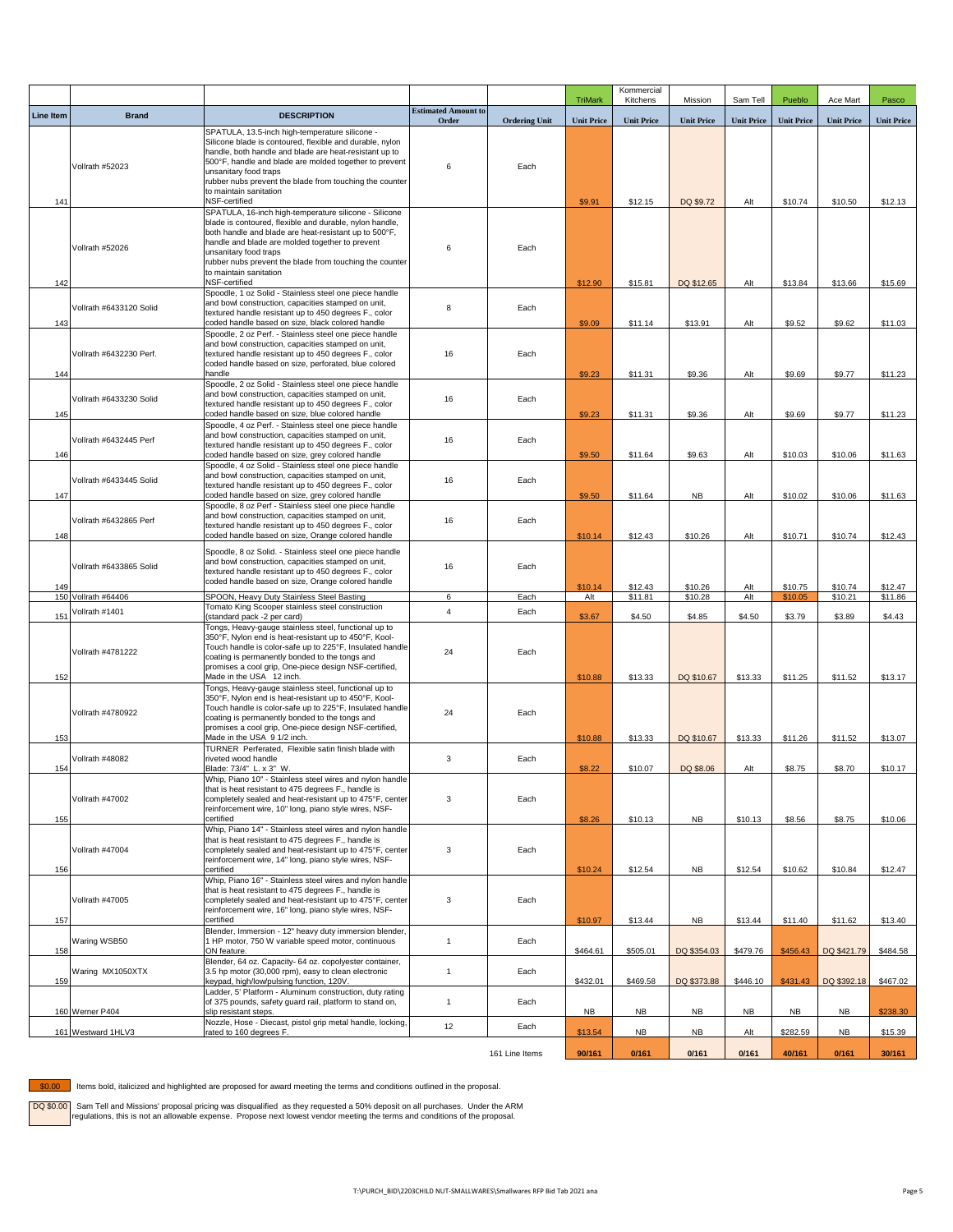|             |              |                                                                                                                                   |                                     |                      | <b>TriMark</b>    | Kommercial<br>Kitchens | Mission           | Sam Tell          | Pueblo            | Ace Mart          | Pasco             |
|-------------|--------------|-----------------------------------------------------------------------------------------------------------------------------------|-------------------------------------|----------------------|-------------------|------------------------|-------------------|-------------------|-------------------|-------------------|-------------------|
| Line Item   | <b>Brand</b> | <b>DESCRIPTION</b>                                                                                                                | <b>Estimated Amount to</b><br>Order | <b>Ordering Unit</b> | <b>Unit Price</b> | <b>Unit Price</b>      | <b>Unit Price</b> | <b>Unit Price</b> | <b>Unit Price</b> | <b>Unit Price</b> | <b>Unit Price</b> |
| DO \$0.00 L |              | Linder the terms and conditions of the bid proposal delivery was to be included in the pricing. Act Mart did not meet these terms |                                     |                      |                   |                        |                   |                   |                   |                   |                   |

 $\sim$ Under the terms and conditions of the bid proposal, delivery was to be included in the pricing, Act Mart did not meet these terms, propose award to the next lowest vendor.

TIE \$0.00 | Item # 52 and # 63 - a TIE bid proposal pricing was submitted on these items. Under the Scoring Criteria of the proposal, Trimark had<br>| the higher score. Propose award to Trimark.

Alt Under the terms and conditions of the proposal, Alternates submitted were to include speification sheets for review. None of the<br>vendors submitted the specification sheets; therefore, award went to the next lowest vendor.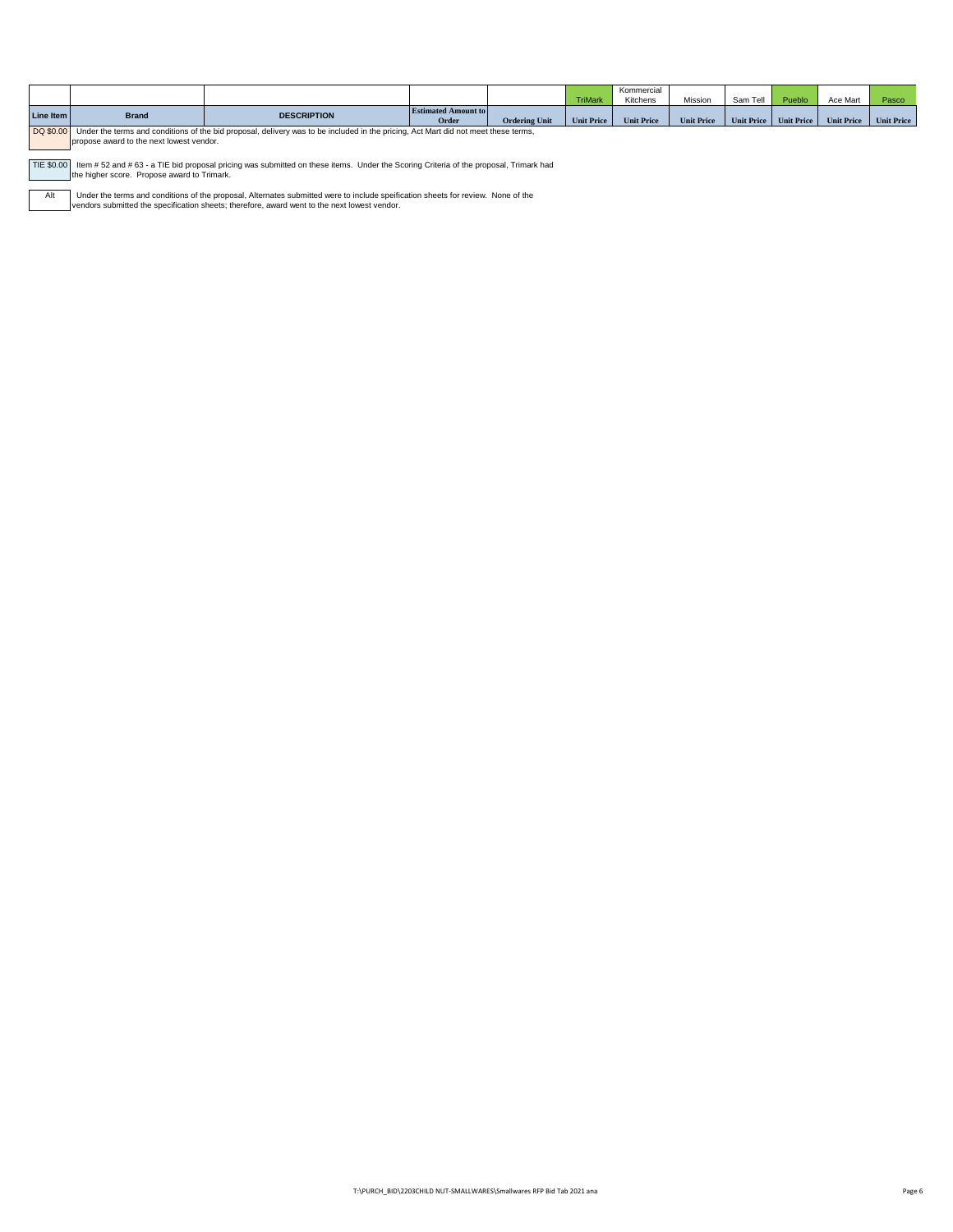|           |              |                    |                                     |                      | <b>TriMark</b>    | Kommercial<br>Kitchens | Mission           | Sam Tell          | Pueblo            | Ace Mart          | Pasco.            |
|-----------|--------------|--------------------|-------------------------------------|----------------------|-------------------|------------------------|-------------------|-------------------|-------------------|-------------------|-------------------|
| Line Item | <b>Brand</b> | <b>DESCRIPTION</b> | <b>Estimated Amount to</b><br>Order | <b>Ordering Unit</b> | <b>Unit Price</b> | <b>Unit Price</b>      | <b>Unit Price</b> | <b>Unit Price</b> | <b>Unit Price</b> | <b>Unit Price</b> | <b>Unit Price</b> |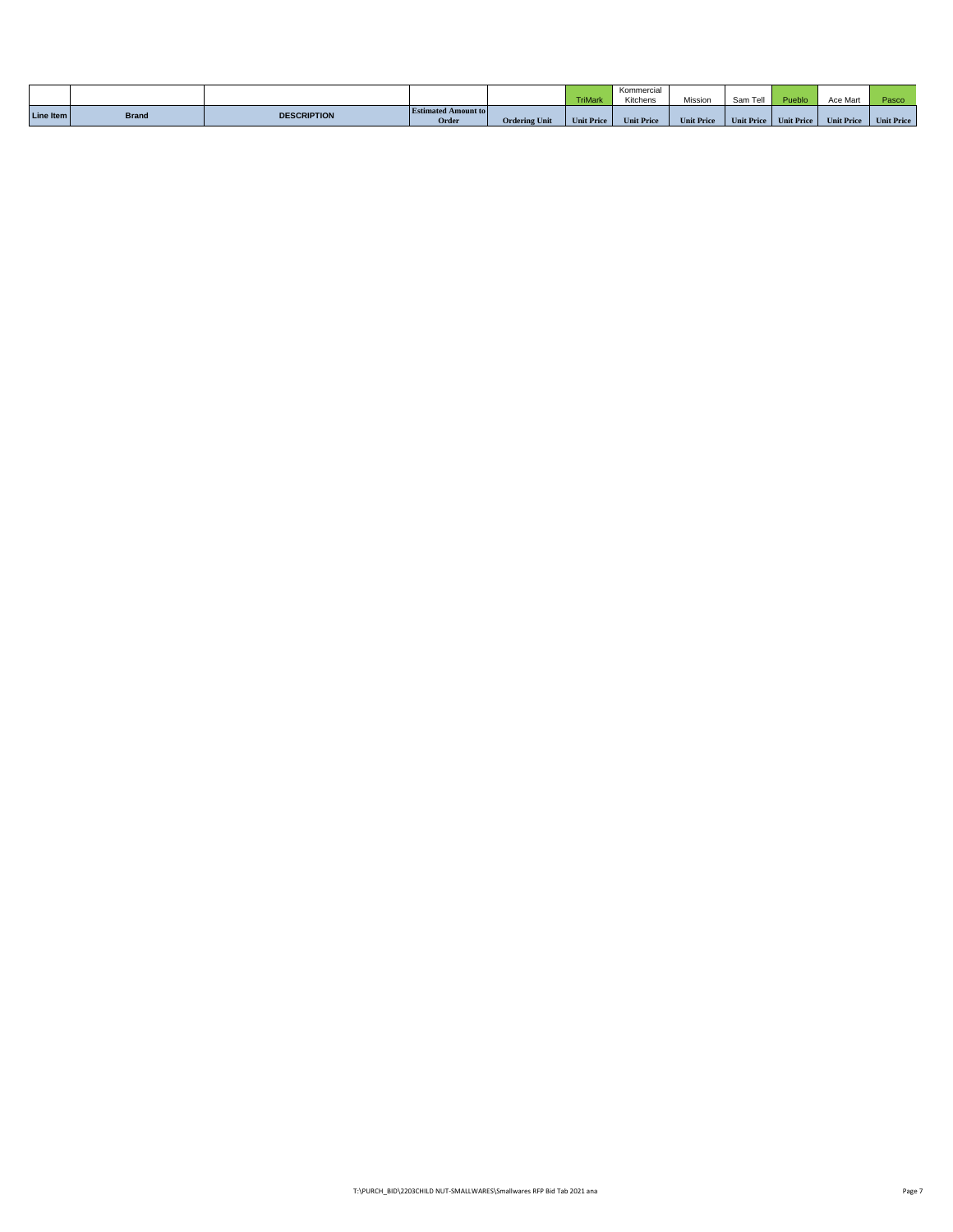|           |              |                    |                                     |                      | <b>TriMark</b>    | Kommercial<br>Kitchens | Mission           | Sam Tell          | Pueblo            | Ace Mart          | Pasco.            |
|-----------|--------------|--------------------|-------------------------------------|----------------------|-------------------|------------------------|-------------------|-------------------|-------------------|-------------------|-------------------|
| Line Item | <b>Brand</b> | <b>DESCRIPTION</b> | <b>Estimated Amount to</b><br>Order | <b>Ordering Unit</b> | <b>Unit Price</b> | <b>Unit Price</b>      | <b>Unit Price</b> | <b>Unit Price</b> | <b>Unit Price</b> | <b>Unit Price</b> | <b>Unit Price</b> |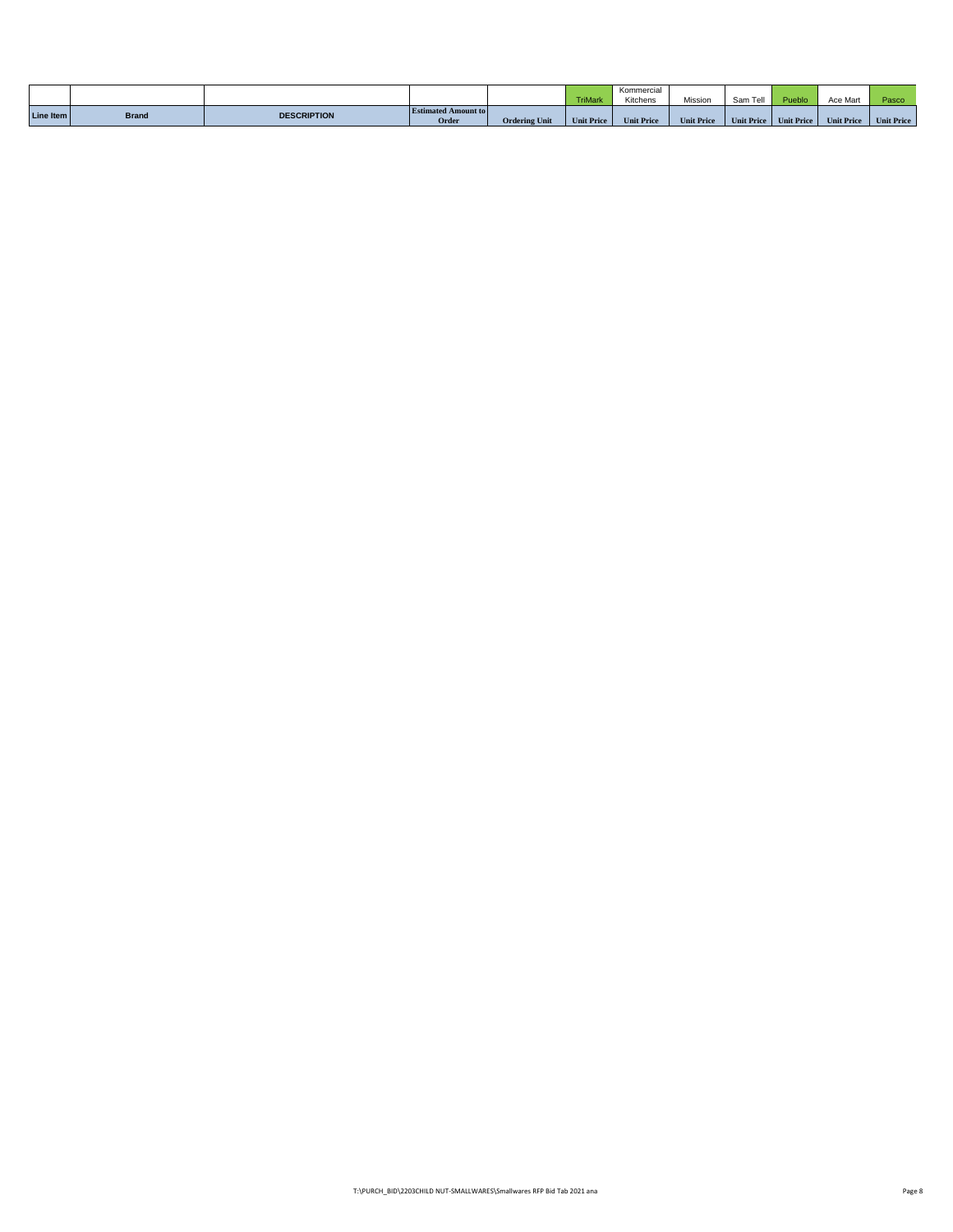|           |              |                    |                                     |                      | <b>TriMark</b>    | Kommercial<br>Kitchens | Mission           | Sam Tell          | Pueblo            | Ace Mart          | Pasco.            |
|-----------|--------------|--------------------|-------------------------------------|----------------------|-------------------|------------------------|-------------------|-------------------|-------------------|-------------------|-------------------|
| Line Item | <b>Brand</b> | <b>DESCRIPTION</b> | <b>Estimated Amount to</b><br>Order | <b>Ordering Unit</b> | <b>Unit Price</b> | <b>Unit Price</b>      | <b>Unit Price</b> | <b>Unit Price</b> | <b>Unit Price</b> | <b>Unit Price</b> | <b>Unit Price</b> |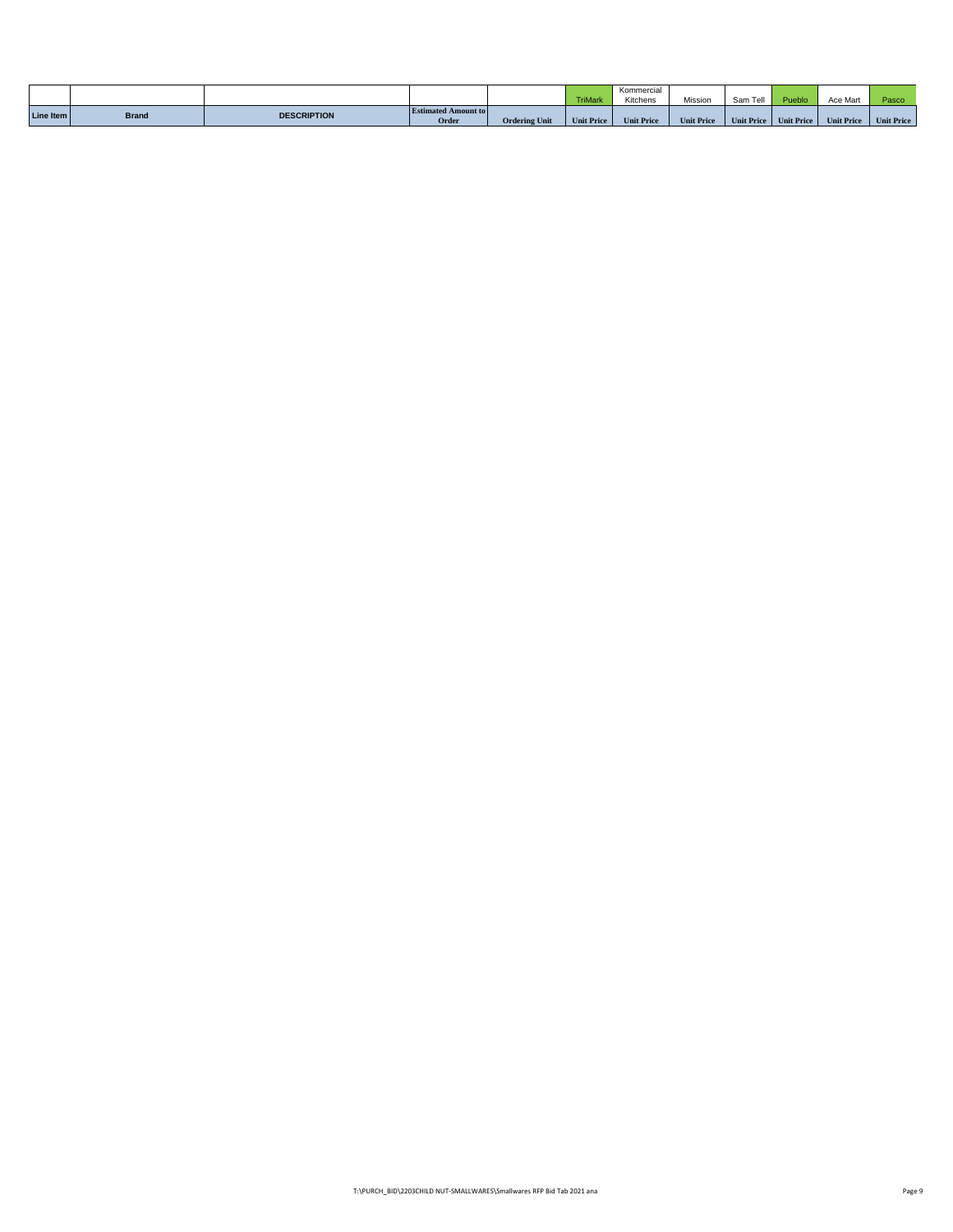|           |              |                    |                                     |                      | <b>TriMark</b>    | Kommercial<br>Kitchens | Mission           | Sam Tell          | Pueblo            | Ace Mart          | Pasco.            |
|-----------|--------------|--------------------|-------------------------------------|----------------------|-------------------|------------------------|-------------------|-------------------|-------------------|-------------------|-------------------|
| Line Item | <b>Brand</b> | <b>DESCRIPTION</b> | <b>Estimated Amount to</b><br>Order | <b>Ordering Unit</b> | <b>Unit Price</b> | <b>Unit Price</b>      | <b>Unit Price</b> | <b>Unit Price</b> | <b>Unit Price</b> | <b>Unit Price</b> | <b>Unit Price</b> |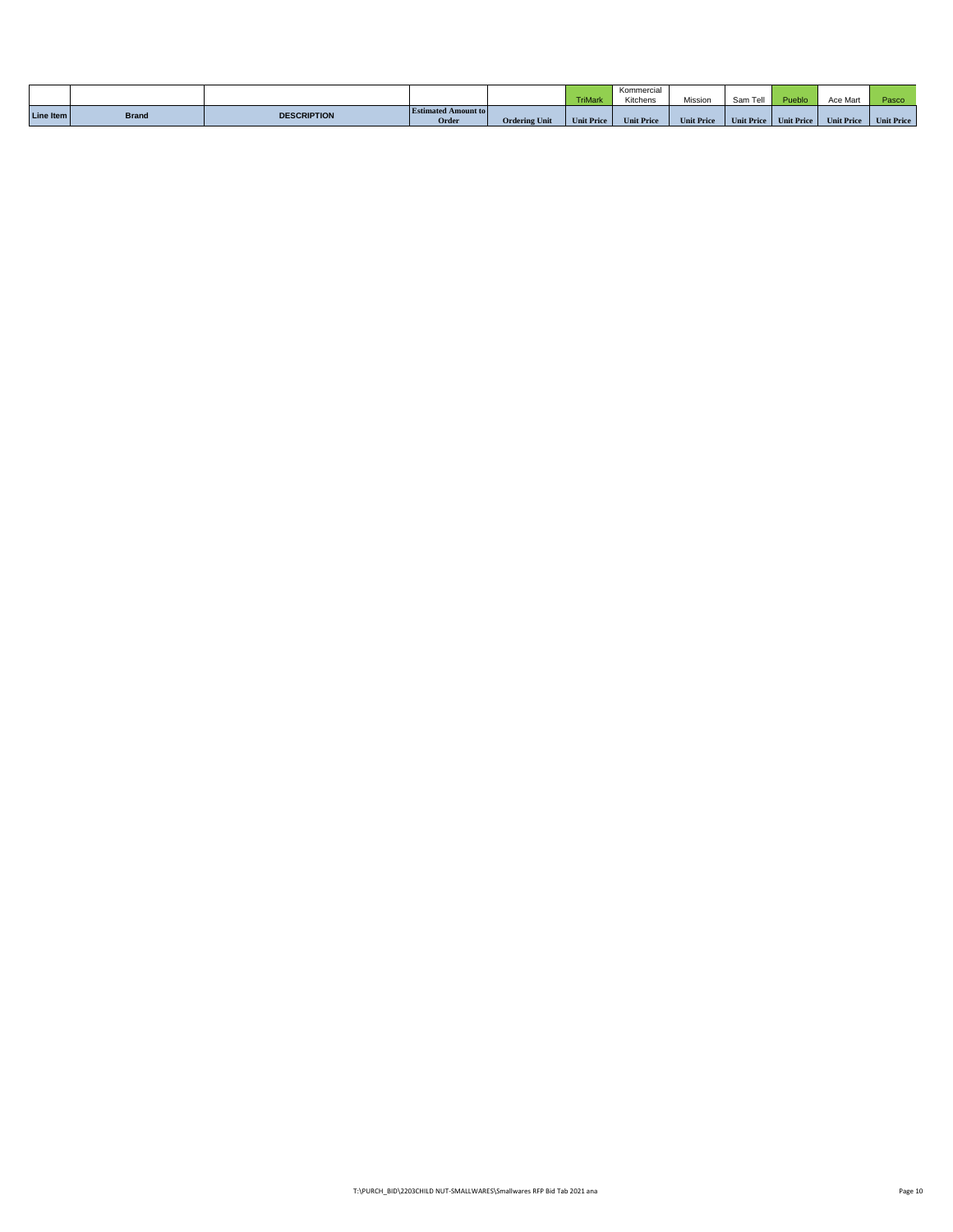|           |              |                    |                                     |                      | <b>TriMark</b>    | Kommercial<br>Kitchens | Mission           | Sam Tell          | Pueblo            | Ace Mart          | Pasco.            |
|-----------|--------------|--------------------|-------------------------------------|----------------------|-------------------|------------------------|-------------------|-------------------|-------------------|-------------------|-------------------|
| Line Item | <b>Brand</b> | <b>DESCRIPTION</b> | <b>Estimated Amount to</b><br>Order | <b>Ordering Unit</b> | <b>Unit Price</b> | <b>Unit Price</b>      | <b>Unit Price</b> | <b>Unit Price</b> | <b>Unit Price</b> | <b>Unit Price</b> | <b>Unit Price</b> |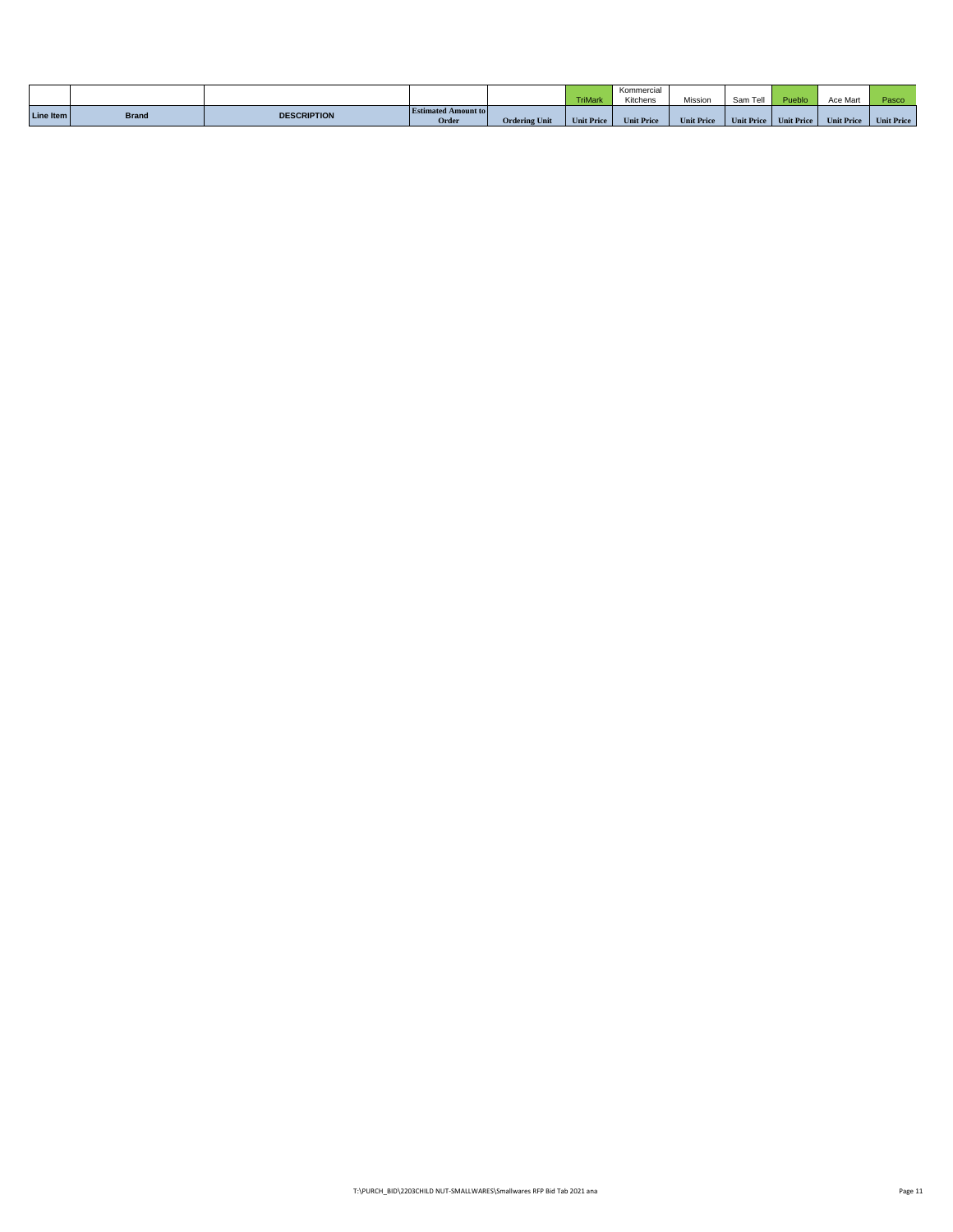|           |              |                    |                                     |                      | <b>TriMark</b>    | Kommercial<br>Kitchens | Mission           | Sam Tell          | Pueblo            | Ace Mart          | Pasco.            |
|-----------|--------------|--------------------|-------------------------------------|----------------------|-------------------|------------------------|-------------------|-------------------|-------------------|-------------------|-------------------|
| Line Item | <b>Brand</b> | <b>DESCRIPTION</b> | <b>Estimated Amount to</b><br>Order | <b>Ordering Unit</b> | <b>Unit Price</b> | <b>Unit Price</b>      | <b>Unit Price</b> | <b>Unit Price</b> | <b>Unit Price</b> | <b>Unit Price</b> | <b>Unit Price</b> |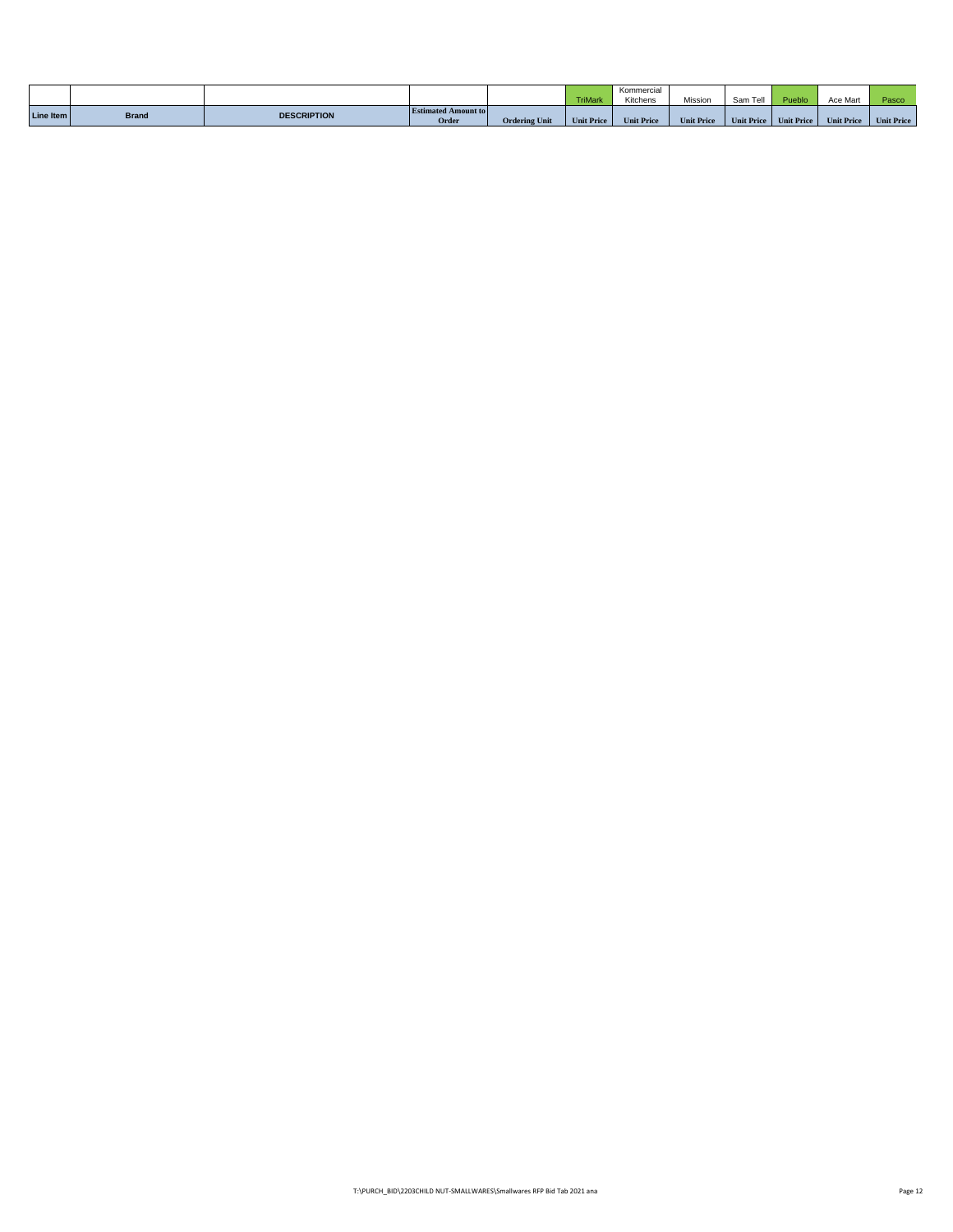|           |              |                    |                                     |                      | <b>TriMark</b>    | Kommercial<br>Kitchens | Mission           | Sam Tell          | Pueblo            | Ace Mart          | Pasco.            |
|-----------|--------------|--------------------|-------------------------------------|----------------------|-------------------|------------------------|-------------------|-------------------|-------------------|-------------------|-------------------|
| Line Item | <b>Brand</b> | <b>DESCRIPTION</b> | <b>Estimated Amount to</b><br>Order | <b>Ordering Unit</b> | <b>Unit Price</b> | <b>Unit Price</b>      | <b>Unit Price</b> | <b>Unit Price</b> | <b>Unit Price</b> | <b>Unit Price</b> | <b>Unit Price</b> |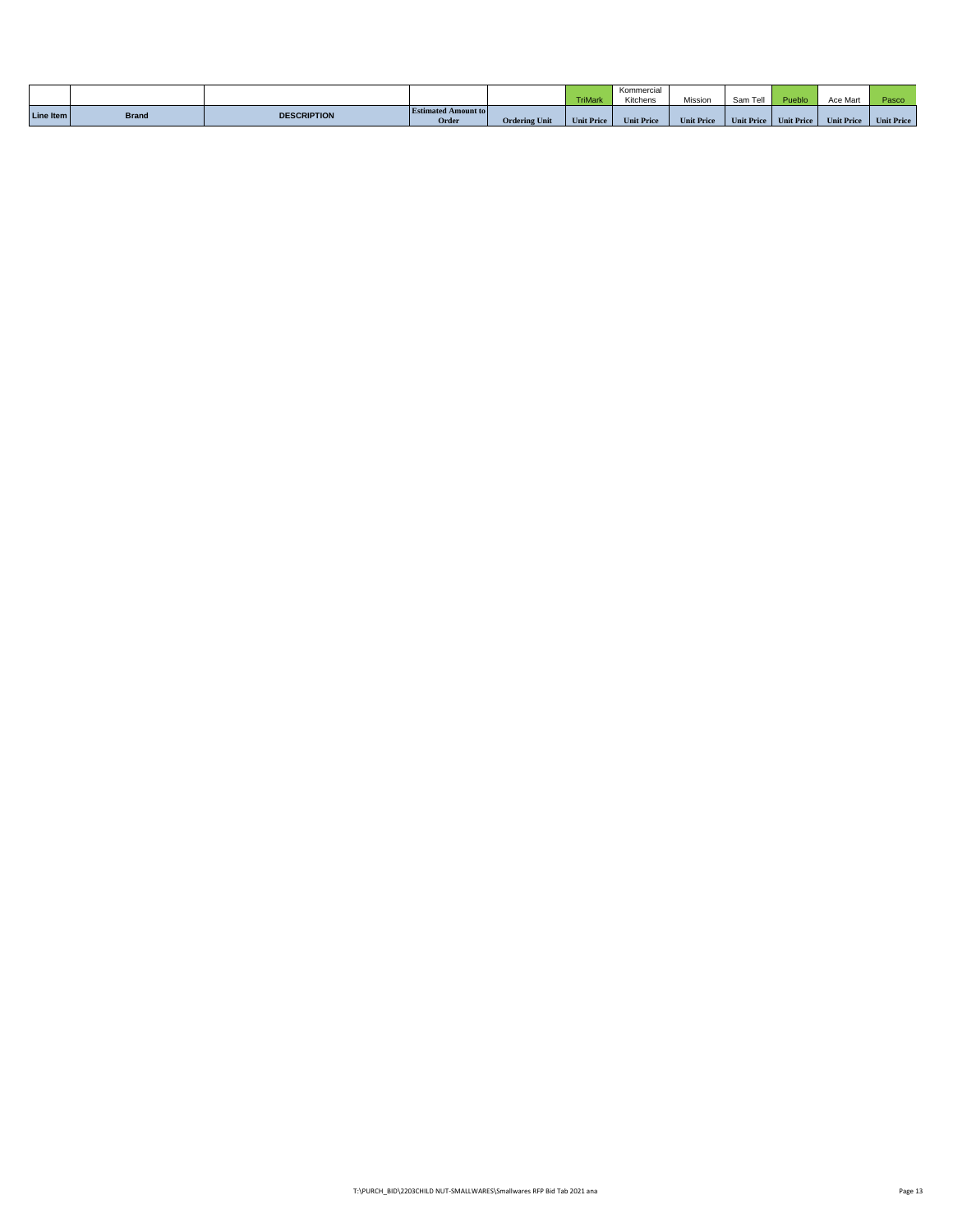|           |              |                    |                                     |                      | <b>TriMark</b>    | Kommercial<br>Kitchens | Mission           | Sam Tell          | Pueblo            | Ace Mart          | Pasco.            |
|-----------|--------------|--------------------|-------------------------------------|----------------------|-------------------|------------------------|-------------------|-------------------|-------------------|-------------------|-------------------|
| Line Item | <b>Brand</b> | <b>DESCRIPTION</b> | <b>Estimated Amount to</b><br>Order | <b>Ordering Unit</b> | <b>Unit Price</b> | <b>Unit Price</b>      | <b>Unit Price</b> | <b>Unit Price</b> | <b>Unit Price</b> | <b>Unit Price</b> | <b>Unit Price</b> |